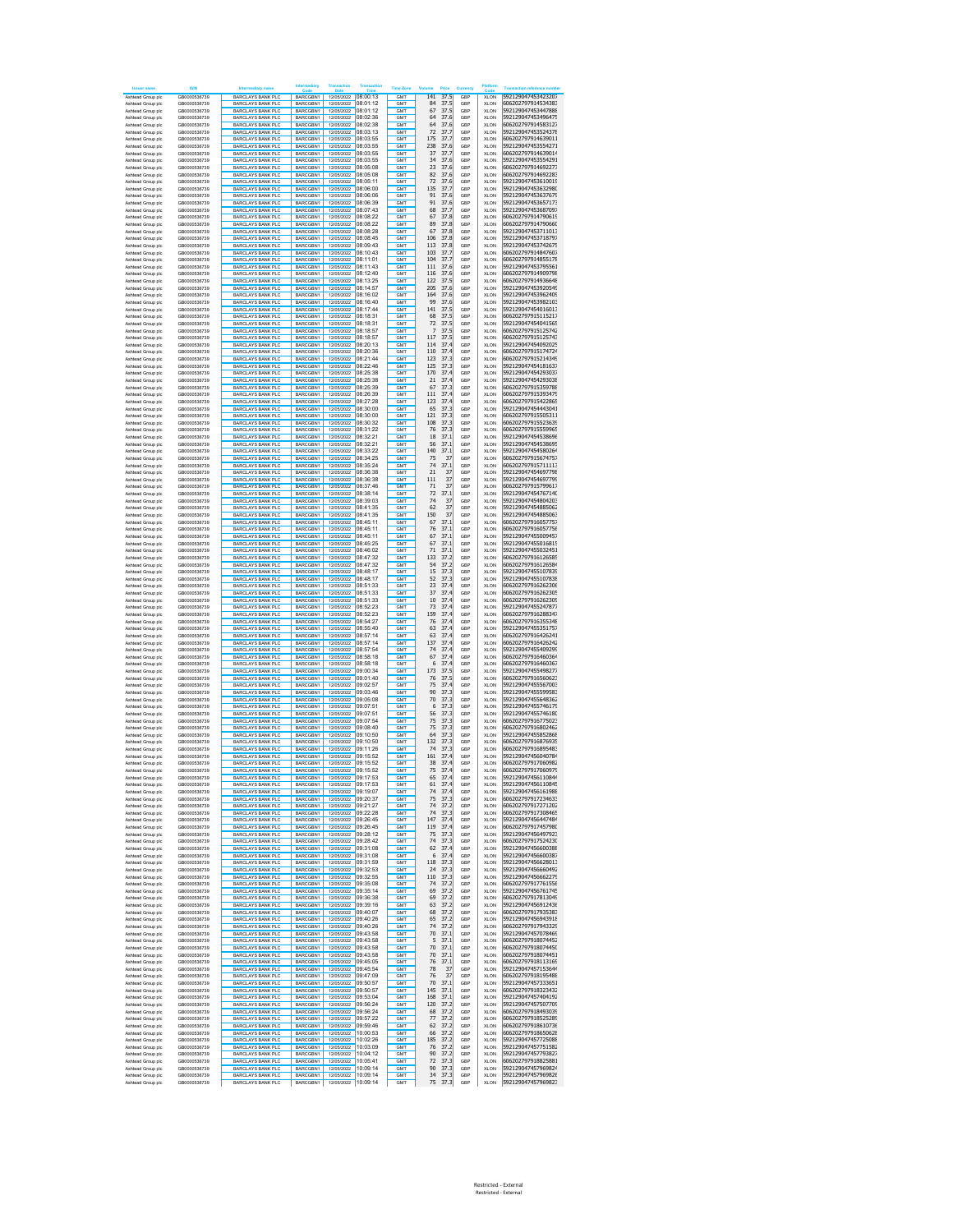| Ashtead Group plc                      | GB0000536739<br>GB0000536739 | <b>BARCLAYS BANK PLC</b><br><b>BARCLAYS BANK PLO</b>  | BARCGBN1<br><b>BARCGRN1</b> | 12/05/2022 10:10:32<br>12/05/2022 10:10:32       | GMT<br>GMT                         | 12<br>37.3<br>55<br>37.3             | GBP<br>GBP | XLON<br><b>XLON</b>        | 606202797918981211<br>606202797918981210 |
|----------------------------------------|------------------------------|-------------------------------------------------------|-----------------------------|--------------------------------------------------|------------------------------------|--------------------------------------|------------|----------------------------|------------------------------------------|
| Ashtead Group plc<br>Ashtead Group plc | GB0000536739                 | <b>BARCLAYS BANK PLC</b>                              | BARCGBN1                    | 12/05/2022<br>10:10:32                           | <b>GMT</b>                         | 145<br>37.3                          | GBP        | <b>XLON</b>                | 606202797918981381                       |
| Ashtead Group plc                      | GB0000536739                 | <b>BARCLAYS BANK PLO</b>                              | BARCGBN1                    | 12/05/2022<br>10:12:41                           | GMT                                | 121<br>37.3                          | GBP        | <b>XLON</b>                | 606202797919052793                       |
| Ashtead Group plc                      | GB0000536739                 | <b>BARCLAYS BANK PLC</b>                              | BARCGBN1                    | 12/05/2022<br>10:12:47                           | <b>GMT</b>                         | 67<br>37.3                           | GBP        | <b>XLON</b>                | 592129047458085939<br>606202797919148917 |
| Ashtead Group plc<br>Ashtead Group plc | GB0000536739<br>GB0000536739 | <b>BARCLAYS BANK PLC</b><br><b>BARCLAYS BANK PLC</b>  | BARCGBN1<br>BARCGBN1        | 12/05/2022 10:15:53<br>12/05/2022<br>10:21:43    | GM <sup>1</sup><br><b>GMT</b>      | 182<br>37.3<br>57<br>37.4            | GBP<br>GBP | <b>XLON</b><br><b>XLON</b> | 606202797919326838                       |
| Ashtead Group plc                      | GB0000536739                 | <b>BARCLAYS BANK PLC</b>                              | BARCGBN1                    | 12/05/2022<br>10:21:43                           | GM <sup>1</sup>                    | 118<br>37.4                          | GBP        | <b>XLON</b>                | 592129047458364290                       |
| Ashtead Group plc                      | GB0000536739                 | <b>BARCLAYS BANK PLC</b>                              | BARCGBN1                    | 12/05/2022<br>10:21:43                           | GM <sup>1</sup>                    | 37.4                                 | GBP        | <b>XLON</b>                | 592129047458364289                       |
| Ashtead Group plc                      | GB0000536739                 | <b>BARCLAYS BANK PLC</b>                              | BARCGBN1                    | 12/05/2022 10:22:57                              | GM <sup>1</sup>                    | 70<br>37.4                           | GBP        | <b>XLON</b>                | 606202797919360937                       |
| Ashtead Group plc<br>Ashtead Group plc | GB0000536739<br>GB0000536739 | <b>BARCLAYS BANK PLC</b><br><b>BARCLAYS BANK PLO</b>  | BARCGBN1<br>BARCGBN1        | 12/05/2022 10:22:57<br>12/05/2022 10:24:12       | GMT<br><b>GMT</b>                  | 147<br>37.4<br>37.4<br>76            | GBP<br>GBP | XLON<br>XLON               | 606202797919360936<br>592129047458436447 |
| Ashtead Group plc                      | GB0000536739                 | <b>BARCLAYS BANK PLC</b>                              | BARCGBN1                    | 12/05/2022 10:25:53                              | GM <sub>1</sub>                    | 145<br>37.4                          | GBP        | <b>XLON</b>                | 606202797919442987                       |
| Ashtead Group plc                      | GB0000536739                 | <b>BARCLAYS BANK PLC</b>                              | BARCGBN1                    | 12/05/2022 10:25:53                              | <b>GMT</b>                         | 37.4<br>10                           | GBP        | XLON                       | 606202797919442986                       |
| Ashtead Group plc                      | GB0000536739                 | <b>BARCLAYS BANK PLC</b><br><b>BARCLAYS BANK PLC</b>  | BARCGBN1<br>BARCGBN1        | 12/05/2022<br>10:29:44<br>12/05/2022 10:29:59    | GMT<br><b>GMT</b>                  | 63<br>37.3<br>37.3<br>120            | GBP        | <b>XLON</b>                | 592129047458600465<br>592129047458608315 |
| Ashtead Group plc<br>Ashtead Group plc | GB0000536739<br>GB0000536739 | <b>BARCLAYS BANK PLC</b>                              | BARCGBN1                    | 12/05/2022 10:31:24                              | GMT                                | 75<br>37.3                           | GBP<br>GBP | XLON<br><b>XLON</b>        | 592129047458654521                       |
| Ashtead Group plc                      | GB0000536739                 | <b>BARCLAYS BANK PLC</b>                              | BARCGBN1                    | 12/05/2022 10:32:39                              | GM <sub>1</sub>                    | 75<br>37.3                           | GBP        | <b>XLON</b>                | 606202797919654405                       |
| Ashtead Group plc                      | GB0000536739                 | <b>BARCLAYS BANK PLC</b>                              | BARCGBN1                    | 12/05/2022 10:33:15                              | <b>GMT</b>                         | 76<br>37.3                           | GBP        | <b>XLON</b>                | 606202797919680798                       |
| Ashtead Group plc<br>Ashtead Group plc | GB0000536739<br>GB0000536739 | <b>BARCLAYS BANK PLC</b><br><b>BARCLAYS BANK PLC</b>  | BARCGBN1<br>BARCGBN1        | 12/05/2022 10:36:15                              | GM <sub>1</sub><br><b>GMT</b>      | 116<br>37.3<br>65<br>37.3            | GBP<br>GBP | <b>XLON</b><br><b>XLON</b> | 592129047458829057<br>592129047458858643 |
| Ashtead Group plc                      | GB0000536739                 | <b>BARCLAYS BANK PLC</b>                              | BARCGBN1                    | 12/05/2022 10:37:22                              | <b>GMT</b>                         | 65<br>37.3                           | GBP        | <b>XLON</b>                | 606202797919807131                       |
| Ashtead Group plc                      | GB0000536739                 | <b>BARCLAYS BANK PLC</b>                              | BARCGBN1                    | 12/05/2022 10:41:01                              | GMT                                | 76<br>37.3                           | GBP        | <b>XLON</b>                | 592129047458970132                       |
| Ashtead Group plc                      | GB0000536739                 | <b>BARCLAYS BANK PLC</b>                              | BARCGBN1                    | 12/05/2022 10:41:01                              | GMT                                | 70<br>37.3                           | GBP        | <b>XLON</b>                | 606202797919915676                       |
| Ashtead Group plc<br>Ashtead Group plo | GB0000536739<br>GB0000536739 | <b>BARCLAYS BANK PLC</b>                              | BARCGBN1<br>BARCGBN1        | 10:42:00<br>12/05/2022<br>10:45:56<br>12/05/2022 | GMT<br>GMT                         | 76<br>37.3<br>67<br>37.2             | GBP        | <b>XLON</b>                | 606202797919943482<br>606202797920059371 |
| Ashtead Group plo                      | GB0000536739                 | <b>BARCLAYS BANK PLC</b><br><b>BARCLAYS BANK PLO</b>  | BARCGBN1                    | 10:45:58<br>12/05/2022                           | GMT                                | 76<br>37.2                           | GBP<br>GBP | <b>XLON</b><br>XLON        | 606202797920060512                       |
| Ashtead Group plo                      | GB0000536739                 | <b>BARCLAYS BANK PLC</b>                              | BARCGBN1                    | 12/05/2022<br>10:51:16                           | <b>GMT</b>                         | 116<br>37.3                          | GBP        | <b>XLON</b>                | 592129047459295646                       |
| Ashtead Group plo                      | GB0000536739                 | <b>BARCLAYS BANK PLO</b>                              | <b>BARCGRN1</b>             | 10:51:16<br>12/05/2022                           | <b>GMT</b>                         | 61<br>37.3                           | GBP        | XLON                       | 606202797920232514                       |
| Ashtead Group plc<br>Ashtead Group plc | GB0000536739<br>GB0000536739 | <b>BARCLAYS BANK PLC</b><br><b>BARCLAYS BANK PLO</b>  | BARCGBN1<br>BARCGBN1        | 12/05/2022<br>10:51:35<br>12/05/2022<br>10:52:39 | <b>GMT</b><br><b>GMT</b>           | 97<br>37.3<br>75<br>37.2             | GBP<br>GBP | <b>XLON</b><br><b>XLON</b> | 606202797920243262<br>606202797920273884 |
| Ashtead Group plc                      | GB0000536739                 | <b>BARCLAYS BANK PLC</b>                              | BARCGBN1                    | 12/05/2022<br>10:53:35                           | <b>GMT</b>                         | 151<br>37.2                          | GBP        | <b>XLON</b>                | 592129047459369850                       |
| Ashtead Group plc                      | GB0000536739                 | <b>BARCLAYS BANK PLC</b>                              | BARCGBN1                    | 12/05/2022 10:57:14                              | GM <sup>1</sup>                    | 37.2<br>69                           | GBP        | <b>XLON</b>                | 606202797920412818                       |
| Ashtead Group plc                      | GB0000536739                 | <b>BARCLAYS BANK PLC</b>                              | BARCGBN1                    | 12/05/2022 10:58:22                              | <b>GMT</b>                         | 75<br>37.2                           | GBP        | <b>XLON</b>                | 606202797920445138                       |
| Ashtead Group plc<br>Ashtead Group plc | GB0000536739<br>GB0000536739 | <b>BARCLAYS BANK PLC</b><br><b>BARCLAYS BANK PLC</b>  | BARCGBN1<br>BARCGBN1        | 12/05/2022 11:00:35<br>12/05/2022 11:00:35       | GM <sup>1</sup><br>GM <sub>1</sub> | 70<br>37.2<br>75<br>37.2             | GBP<br>GBP | <b>XLON</b><br>XLON        | 592129047459587095<br>606202797920515913 |
| Ashtead Group plc                      | GB0000536739                 | <b>BARCLAYS BANK PLO</b>                              | BARCGBN1                    | 12/05/2022 11:03:22                              | GM <sub>1</sub>                    | 71<br>37.2                           | GBP        | XLON                       | 606202797920602778                       |
| Ashtead Group plc                      | GB0000536739                 | <b>BARCLAYS BANK PLC</b>                              | BARCGBN1                    | 12/05/2022 11:04:56                              | GM <sub>1</sub>                    | 126<br>37.2                          | GBP        | XLON                       | 592129047459716780                       |
| Ashtead Group plc                      | GB0000536739                 | <b>BARCLAYS BANK PLC</b>                              | BARCGBN1                    | 12/05/2022 11:06:00                              | <b>GMT</b>                         | 37.2<br>68                           | GBP        | XLON                       | 592129047459750291                       |
| Ashtead Group plc<br>Ashtead Group plc | GB0000536739<br>GB0000536739 | <b>BARCLAYS BANK PLC</b><br><b>BARCLAYS BANK PLC</b>  | BARCGBN1<br>BARCGBN1        | 12/05/2022 11:06:00<br>12/05/2022 11:10:13       | GMT<br><b>GMT</b>                  | 8<br>37.2<br>37.2<br>66              | GBP<br>GBP | <b>XLON</b><br>XLON        | 592129047459750292<br>606202797920798931 |
| Ashtead Group plc                      | GB0000536739                 | BARCLAYS BANK PLC                                     | BARCGBN1                    | 12/05/2022 11:10:30                              | GMT                                | 77<br>37.2                           | GBP        | <b>XLON</b>                | 592129047459884681                       |
| Ashtead Group plc                      | GB0000536739                 | <b>BARCLAYS BANK PLC</b>                              | BARCGBN1                    | 12/05/2022 11:10:30                              | GM <sub>1</sub>                    | 70<br>37.2                           | GBP        | <b>XLON</b>                | 606202797920806495                       |
| Ashtead Group plc                      | GB0000536739                 | BARCLAYS BANK PLC                                     | BARCGBN1                    | 12/05/2022 11:14:20                              | GMT                                | 147<br>37.2                          | GBP        | <b>XLON</b>                | 592129047459997090                       |
| Ashtead Group plc<br>Ashtead Group plc | GB0000536739<br>GB0000536739 | BARCLAYS BANK PLC<br><b>BARCLAYS BANK PLC</b>         | BARCGBN1<br><b>BARCGRN1</b> |                                                  | GM <sub>1</sub><br><b>GMT</b>      | 37.2<br>75<br>43<br>37.2             | GBP<br>GBP | <b>XLON</b><br><b>XLON</b> | 592129047460016850<br>606202797921140812 |
| Ashtead Group plc                      | GB0000536739                 | <b>BARCLAYS BANK PLC</b>                              | BARCGBN1                    | 12/05/2022 11:22:00                              | <b>GMT</b>                         | 107<br>37.2                          | GBP        | <b>XLON</b>                | 592129047460229073                       |
| Ashtead Group plc                      | GB0000536739                 | <b>BARCLAYS BANK PLC</b>                              | BARCGBN1                    | 12/05/2022 11:22:00<br>12/05/2022 11:22:06       | GMT                                | 9<br>37.2                            | GBP        | <b>XLON</b>                | 592129047460229072                       |
| Ashtead Group plc                      | GB0000536739                 | <b>BARCLAYS BANK PLC</b>                              | BARCGBN1                    |                                                  | GMT                                | 147<br>37.2<br>$\mathbf{1}$          | GBP        | <b>XLON</b>                | 592129047460232018                       |
| Ashtead Group plc<br>Ashtead Group plo | GB0000536739<br>GB0000536739 | <b>BARCLAYS BANK PLC</b><br><b>BARCLAYS BANK PLC</b>  | BARCGBN1<br>BARCGBN1        | 12/05/2022 11:29:41<br>12/05/2022 11:30:31       | GMT<br>GMT                         | 37.2<br>167<br>37.3                  | GBP<br>GBP | XLON<br><b>XLON</b>        | 606202797921375065<br>606202797921404115 |
| Ashtead Group plo                      | GB0000536739                 | <b>BARCLAYS BANK PLO</b>                              | BARCGBN1                    | 12/05/2022 11:30:53                              | GM <sub>1</sub>                    | 157<br>37.3                          | GBP        | XLON                       | 606202797921417433                       |
| Ashtead Group plo                      | GB0000536739                 | <b>BARCLAYS BANK PLC</b>                              | BARCGBN1                    | 12/05/2022 11:30:53                              | <b>GMT</b>                         | 196<br>37.3                          | GBP        | <b>XLON</b>                | 606202797921417434                       |
| Ashtead Group plo                      | GB0000536739                 | <b>BARCLAYS BANK PLO</b>                              | BARCGBN1                    | 12/05/2022 11:38:59                              | <b>GMT</b>                         | 157<br>37.3                          | GBP        | XLON                       | 592129047460741216<br>592129047460741221 |
| Ashtead Group plc<br>Ashtead Group plc | GB0000536739<br>GB0000536739 | <b>BARCLAYS BANK PLC</b><br><b>BARCLAYS BANK PLC</b>  | BARCGBN1<br>BARCGBN1        | 12/05/2022 11:38:59<br>12/05/2022 11:42:10       | <b>GMT</b><br><b>GMT</b>           | 37.3<br>81<br>186<br>37.3            | GBP<br>GBP | <b>XLON</b><br><b>XLON</b> | 606202797921737404                       |
| Ashtead Group plc                      | GB0000536739                 | <b>BARCLAYS BANK PLC</b>                              | BARCGBN1                    | 12/05/2022 11:44:20                              | <b>GMT</b>                         | 37.4<br>65                           | GBP        | <b>XLON</b>                | 606202797921806068                       |
| Ashtead Group plc                      | GB0000536739                 | <b>BARCLAYS BANK PLC</b>                              | BARCGBN1                    | 12/05/2022 11:45:51                              | GM <sup>1</sup>                    | 72<br>37.3                           | GBP        | <b>XLON</b>                | 606202797921856687                       |
| Ashtead Group plc<br>Ashtead Group plc | GB0000536739<br>GB0000536739 | <b>BARCLAYS BANK PLC</b><br><b>BARCLAYS BANK PLC</b>  | BARCGBN1<br>BARCGBN1        | 12/05/2022 11:45:51<br>12/05/2022 11:45:51       | <b>GMT</b><br>GM <sup>1</sup>      | 37.3<br>$\overline{1}$<br>73<br>37.3 | GBP<br>GBP | <b>XLON</b><br><b>XLON</b> | 606202797921856685<br>606202797921856686 |
| Ashtead Group plc                      | GB0000536739                 | BARCLAYS BANK PLC                                     | BARCGBN1                    | 12/05/2022 11:48:57                              | GM <sub>1</sub>                    | 61<br>37.3                           | GBP        | XLON                       | 606202797921955667                       |
| Ashtead Group plc                      | GB0000536739                 | <b>BARCLAYS BANK PLO</b>                              | BARCGBN1                    | 12/05/2022 11:54:01                              | <b>GMT</b>                         | 37.4<br>11                           | GBP        | XLON                       | 592129047461249931                       |
| Ashtead Group plc                      | GB0000536739                 | <b>BARCLAYS BANK PLC</b>                              | BARCGBN1                    | 12/05/2022 11:54:01                              | GM <sub>1</sub>                    | 37.4<br>198                          | GBP        | <b>XLON</b>                | 592129047461249932                       |
| Ashtead Group plc<br>Ashtead Group plc | GB0000536739<br>GB0000536739 | <b>BARCLAYS BANK PLC</b><br><b>BARCLAYS BANK PLC</b>  | BARCGBN1<br>BARCGBN1        | 12/05/2022 11:54:52<br>12/05/2022 11:58:36       | <b>GMT</b><br>GMT                  | 147<br>37.4<br>37.4<br>93            | GBP<br>GBP | XLON<br><b>XLON</b>        | 606202797922158182<br>606202797922283788 |
| Ashtead Group plc                      | GB0000536739                 | <b>BARCLAYS BANK PLC</b>                              | BARCGBN1                    | 12/05/2022 11:59:24                              | <b>GMT</b>                         | 37.4<br>62                           | GBP        | XLON                       | 592129047461431300                       |
| Ashtead Group plc                      | GB0000536739                 | <b>BARCLAYS BANK PLC</b>                              | BARCGBN1                    | 12/05/2022 11:59:24                              | GMT                                | 92<br>37.4                           | GBP        | <b>XLON</b>                | 606202797922309987                       |
| Ashtead Group plc                      | GB0000536739                 | <b>BARCLAYS BANK PLC</b>                              | BARCGBN1                    | 12/05/2022 12:02:23                              | GM <sub>1</sub>                    | 84<br>37.4                           | GBP        | <b>XLON</b>                | 606202797922399571                       |
| Ashtead Group plc<br>Ashtead Group plc | GB0000536739<br>GB0000536739 | <b>BARCLAYS BANK PLC</b><br><b>BARCLAYS BANK PLC</b>  | BARCGBN1<br>BARCGBN1        | 12/05/2022 12:02:23<br>12/05/2022 12:06:08       | GMT<br>GM <sub>1</sub>             | 45<br>37.4<br>62<br>37.4             | GBP<br>GBP | <b>XLON</b><br><b>XLON</b> | 606202797922399572<br>592129047461641339 |
| Ashtead Group plc                      | GB0000536739                 | <b>BARCLAYS BANK PLC</b>                              | BARCGBN1                    |                                                  | <b>GMT</b>                         | 64<br>37.4                           | GBP        | <b>XLON</b>                | 592129047461709315                       |
| Ashtead Group plc                      | GB0000536739                 | <b>BARCLAYS BANK PLC</b>                              | BARCGBN1                    | 12/05/2022 12:07:53                              | <b>GMT</b>                         | 37.5<br>154                          | GBP        | <b>XLON</b>                | 592129047461871611                       |
| Ashtead Group plc                      | GB0000536739<br>GB0000536739 | <b>BARCLAYS BANK PLC</b>                              | BARCGBN1                    | 12/05/2022 12:12:41                              | GMT<br>GMT                         | 6<br>37.5<br>89<br>37.5              | GBP        | <b>XLON</b>                | 606202797922738320                       |
| Ashtead Group plc<br>Ashtead Group plo | GB0000536739                 | <b>BARCLAYS BANK PLC</b><br><b>BARCLAYS BANK PLC</b>  | BARCGBN1<br>BARCGBN1        | 12/05/2022 12:12:41<br>12/05/2022 12:15:29       | GMT                                | 96<br>37.6                           | GBP<br>GBP | <b>XLON</b><br><b>XLON</b> | 606202797922738319<br>592129047461972017 |
| Ashtead Group plo                      | GB0000536739                 | <b>BARCLAYS BANK PLC</b>                              | BARCGBN1                    | 12/05/2022 12:15:29                              | GMT                                | 57<br>37.6                           | GBP        | <b>XLON</b>                | 592129047461972018                       |
| Ashtead Group plo                      | GB0000536739                 | <b>BARCLAYS BANK PLO</b>                              | BARCGBN1                    | 12/05/2022 12:15:29                              | GMT                                | 125<br>37.6                          | GBP        | XLON                       | 606202797922835931                       |
| Ashtead Group plo<br>Ashtead Group plo | GB0000536739<br>GB0000536739 | <b>BARCLAYS BANK PLC</b><br><b>BARCLAYS BANK PLO</b>  | BARCGBN1<br>BARCGBN1        | 12/05/2022 12:20:46<br>12:20:46<br>12/05/2022    | <b>GMT</b><br><b>GMT</b>           | 71<br>37.5<br>75<br>37.5             | GBP<br>GBP | <b>XLON</b><br>XLON        | 606202797923008946<br>606202797923008944 |
| Ashtead Group plc                      | GB0000536739                 | <b>BARCLAYS BANK PLC</b>                              | BARCGBN1                    | 12/05/2022<br>12:20:46                           | <b>GMT</b>                         | 71<br>37.5                           | GBP        | <b>XLON</b>                | 606202797923008945                       |
| Ashtead Group plc                      | GB0000536739                 | <b>BARCLAYS BANK PLC</b>                              | BARCGBN1                    | 12/05/2022 12:25:13                              | <b>GMT</b>                         | 97<br>37.5                           | GBP        | <b>XLON</b>                | 592129047462309763                       |
| Ashtead Group plc                      | GB0000536739                 | <b>BARCLAYS BANK PLC</b>                              | BARCGBN1                    | 12/05/2022<br>12:25:55                           | <b>GMT</b>                         | 71<br>37.5                           | GBP        | <b>XLON</b>                | 592129047462330352                       |
| Ashtead Group plc<br>Ashtead Group plc | GB0000536739<br>GB0000536739 | <b>BARCLAYS BANK PLC</b><br><b>BARCLAYS BANK PLC</b>  | BARCGBN1<br>BARCGBN1        | 12/05/2022 12:26:10<br>12/05/2022 12:26:10       | GM <sup>1</sup><br><b>GMT</b>      | 47<br>37.5<br>22<br>37.5             | GBP<br>GBP | <b>XLON</b><br><b>XLON</b> | 592129047462337985<br>592129047462337986 |
| Ashtead Group plc                      | GB0000536739                 | <b>BARCLAYS BANK PLC</b>                              | BARCGBN1                    | 12/05/2022 12:28:51                              | GM <sup>1</sup>                    | 69<br>37.5                           | GBP        | <b>XLON</b>                | 606202797923264940                       |
| Ashtead Group plc                      | GB0000536739                 | BARCLAYS BANK PLC                                     | BARCGBN1                    | 12/05/2022 12:29:39                              | GM <sub>1</sub>                    | 76<br>37.4                           | GBP        | XLON                       | 592129047462439860                       |
| Ashtead Group plc                      | GB0000536739                 | <b>BARCLAYS BANK PLO</b>                              | BARCGBN1                    | 12/05/2022 12:29:39                              | <b>GMT</b>                         | 67<br>37.4                           | GBP        | XLON                       | 592129047462439861                       |
| Ashtead Group plc<br>Ashtead Group plc | GB0000536739<br>GB0000536739 | <b>BARCLAYS BANK PLC</b><br><b>BARCLAYS BANK PLC</b>  | BARCGBN1<br>BARCGBN1        | 12/05/2022 12:34:36<br>12/05/2022 12:35:04       | GM <sub>1</sub><br><b>GMT</b>      | 37.4<br>66<br>37.3<br>13             | GBP<br>GBP | XLON<br>XLON               | 606202797923447416<br>592129047462616146 |
| Ashtead Group plc                      | GB0000536739                 | <b>BARCLAYS BANK PLC</b>                              | BARCGBN1                    | 12/05/2022 12:35:52                              | GMT                                | 53<br>37.3                           | GBP        | <b>XLON</b>                | 592129047462642772                       |
| Ashtead Group plc                      | GB0000536739                 | <b>BARCLAYS BANK PLC</b>                              | BARCGBN1                    | 12/05/2022 12:35:52                              | <b>GMT</b>                         | 37.3<br>104                          | GBP        | XLON                       | 592129047462643009                       |
| Ashtead Group plc                      | GB0000536739                 | BARCLAYS BANK PLC                                     | BARCGBN1                    | 12/05/2022 12:39:01                              | GMT                                | 58<br>37.3                           | GBP        | <b>XLON</b>                | 606202797923597078                       |
| Ashtead Group plc<br>Ashtead Group plc | GB0000536739<br>GB0000536739 | <b>BARCLAYS BANK PLC</b><br>BARCLAYS BANK PLC         | BARCGBN1<br><b>BARCGRN1</b> | 12/05/2022 12:39:01<br>12/05/2022 12:40:09       | GM <sub>1</sub><br>GMT             | 18<br>37.3<br>75<br>37.3             | GBP<br>GBP | <b>XLON</b><br><b>XLON</b> | 606202797923597077<br>592129047462799731 |
| Ashtead Group plc                      | GR0000536739                 | <b>BARCLAYS BANK PLC</b>                              | BARCGBN1                    | 12/05/2022 12:42:06                              | GM <sub>1</sub>                    | 62<br>37.3                           | GBP        | <b>XLON</b>                | 592129047462864675                       |
| Ashtead Group plc                      | GB0000536739                 | <b>BARCLAYS BANK PLC</b>                              | BARCGBN1                    | 12/05/2022 12:42:56                              | <b>GMT</b>                         | 12<br>37.3                           | GBP        | <b>XLON</b>                | 592129047462892636                       |
| Ashtead Group plc<br>Asht              | GB0000536739<br>GR0000536739 | <b>BARCLAYS BANK PLC.</b><br><b>BARCLAYS BANK PLO</b> | BARCGBN1<br><b>BARCGRN1</b> | 12/05/2022                                       | <b>GMT</b><br><b>GMT</b>           | 139<br>37.3<br>23<br>37.2            | GBP<br>GBP | <b>XLON</b><br>XI ON       | 606202797923731821<br>592129047462984654 |
| ad Group plo<br>Ashtead Group plc      | GB0000536739                 | <b>BARCLAYS BANK PLC</b>                              | BARCGBN1                    | 12:45:38<br>12/05/2022 12:46:17                  | GMT                                | 52<br>37.2                           | GBP        | <b>XLON</b>                | 592129047463009368                       |
| Ashtead Group plc                      | GB0000536739                 | <b>BARCLAYS BANK PLC</b>                              | BARCGBN1                    | 12/05/2022 12:48:25                              | GMT                                | 101<br>37.2                          | GBP        | <b>XLON</b>                | 606202797923911585                       |
| Ashtead Group plc                      | GB0000536739<br>GB0000536739 | BARCLAYS BANK PLC<br><b>BARCLAYS BANK PLO</b>         | BARCGBN1<br><b>BARCGRN1</b> | 12/05/2022 12:48:25<br>12:49:41<br>12/05/2022    | GMT<br>GMT                         | 66<br>37.2                           | GBP<br>GBP | <b>XLON</b>                | 592129047463077213<br>606202797923951263 |
| Ashtead Group plc<br>Ashtead Group plc | GB0000536739                 | <b>BARCLAYS BANK PLC</b>                              | BARCGBN1                    | 12/05/2022<br>12:51:52                           | <b>GMT</b>                         | 76<br>37.2<br>62<br>37.2             | GBP        | <b>XLON</b><br><b>XLON</b> | 592129047463202436                       |
| Ashtead Group plc                      | GB0000536739                 | <b>BARCLAYS BANK PLC</b>                              | <b>BARCGRN1</b>             | 12:51:52<br>12/05/2022                           | GMT                                | 13<br>37.2                           | GBP        | <b>XLON</b>                | 592129047463202435                       |
| Ashtead Group plc                      | GB0000536739                 | <b>BARCLAYS BANK PLC</b>                              | BARCGBN1                    | 12/05/2022<br>12:52:16                           | <b>GMT</b>                         | 76<br>37.1                           | GBP        | <b>XLON</b>                | 606202797924044801                       |
| Ashtead Group plc<br>Ashtead Group plc | GB0000536739<br>GB0000536739 | BARCLAYS BANK PLC<br><b>BARCLAYS BANK PLC</b>         | BARCGBN1<br>BARCGBN1        | 12/05/2022 12:55:05<br>12/05/2022 12:55:05       | <b>GMT</b><br><b>GMT</b>           | 37.1<br>56<br>20<br>37.1             | GBP<br>GBP | <b>XLON</b><br><b>XLON</b> | 606202797924134281<br>606202797924134280 |
| Ashtead Group plc                      | GB0000536739                 | BARCLAYS BANK PLC                                     | BARCGBN1                    | 12/05/2022 12:57:31                              | <b>GMT</b>                         | 37.1<br>82                           | GBP        | <b>XLON</b>                | 606202797924211338                       |
| Ashtead Group plc                      | GB0000536739                 | <b>BARCLAYS BANK PLO</b>                              | BARCGBN1                    | 12/05/2022<br>12:57:31                           | <b>GMT</b>                         | 72<br>37.1                           | GBP        | <b>XLON</b>                | 606202797924211336                       |
| Ashtead Group plc                      | GB0000536739                 | <b>BARCLAYS BANK PLC</b>                              | BARCGBN1                    | 12/05/2022 12:57:31                              | <b>GMT</b>                         | 37.1<br>86                           | GBP        | <b>XLON</b>                | 606202797924211339                       |
| Ashtead Group plc<br>Ashtead Group plc | GB0000536739<br>GB0000536739 | <b>BARCLAYS BANK PLC</b><br><b>BARCLAYS BANK PLC</b>  | BARCGBN1<br>BARCGBN1        | 12/05/2022 12:59:33<br>12/05/2022 13:04:39       | GMT<br>GMT                         | 74<br>37.1<br>58<br>37.1             | GBP<br>GBP | XLON<br>XLON               | 606202797924281200<br>606202797924446895 |
| Ashtead Group plc                      | GB0000536739                 | <b>BARCLAYS BANK PLC</b>                              | BARCGBN1                    | 12/05/2022 13:04:39                              | GMT                                | $\overline{7}$<br>37.1               | GBP        | XLON                       | 606202797924446894                       |
| Ashtead Group plc                      | GB0000536739                 | <b>BARCLAYS BANK PLC</b>                              | BARCGBN1                    | 12/05/2022 13:06:31                              | <b>GMT</b>                         | 37.2<br>116                          | GBP        | XLON                       | 606202797924511071                       |
| Ashtead Group plc                      | GB0000536739                 | <b>BARCLAYS BANK PLC</b>                              | BARCGBN1                    | 12/05/2022 13:08:48                              | GMT                                | 63<br>37.2                           | GBP        | XLON                       | 606202797924577129                       |
| Ashtead Group plc<br>Ashtead Group plc | GB0000536739<br>GB0000536739 | <b>BARCLAYS BANK PLC</b><br>BARCLAYS BANK PLC         | BARCGBN1<br>BARCGBN1        | 12/05/2022 13:11:07<br>12/05/2022 13:11:07       | <b>GMT</b><br>GMT                  | 37.2<br>188<br>13<br>37.2            | GBP<br>GBP | XLON<br><b>XLON</b>        | 592129047463827764<br>606202797924640434 |
| Ashtead Group plc                      | GB0000536739                 | <b>BARCLAYS BANK PLC</b>                              | BARCGBN1                    | 12/05/2022 13:12:50                              | GMT                                | 37.3<br>66                           | GBP        | <b>XLON</b>                | 592129047463872938                       |
| Ashtead Group plc                      | GB0000536739                 | BARCLAYS BANK PLC                                     | BARCGBN1                    | 12/05/2022 13:14:27                              | <b>GMT</b>                         | 70<br>37.2                           | GBP        | <b>XLON</b>                | 606202797924729970                       |
| Ashtead Group plc                      | GR0000536739                 | <b>BARCLAYS BANK PLC</b>                              | BARCGBN1                    | 12/05/2022 13:15:25                              | GMT                                | 193<br>37.2                          | GBP        | <b>XLON</b>                | 606202797924763640                       |
| Ashtead Group plc<br>Ashtead Group plc | GB0000536739<br>GB0000536739 | <b>BARCLAYS BANK PLC</b><br><b>BARCLAYS BANK PLC</b>  | BARCGBN1<br>BARCGBN1        | 12/05/2022 13:15:25                              | <b>GMT</b><br><b>GMT</b>           | 37.2<br>6<br>74<br>37.3              | GBP<br>GBP | <b>XLON</b><br><b>XLON</b> | 606202797924763646<br>606202797924814236 |
| Ashtead Group plc                      | GB0000536739                 | <b>BARCLAYS BANK PLC</b>                              | BARCGBN1                    | 12/05/2022 13:21:26                              | <b>GMT</b>                         | 71<br>37.3                           | GBP        | <b>XLON</b>                | 592129047464160228                       |
| Ashtead Group plc                      | GB0000536739                 | <b>BARCLAYS BANK PLC</b>                              | BARCGBN1                    | 12/05/2022 13:21:26                              | GMT                                | 74<br>37.3                           | GBP        | XLON                       | 606202797924962047                       |
| Ashtead Group plc                      | GB0000536739                 | <b>BARCLAYS BANK PLC</b>                              | BARCGBN1                    | 12/05/2022 13:23:02                              | GMT                                | 63<br>37.3                           | GBP        | <b>XLON</b>                | 592129047464213672                       |
| Ashtead Group plc<br>Ashtead Group plc | GB0000536739<br>GB0000536739 | <b>BARCLAYS BANK PLC</b><br><b>BARCLAYS BANK PLC</b>  | BARCGBN1<br>RARCGBN1        | 12/05/2022 13:23:02<br>12/05/2022 13:23:02       | GMT<br><b>GMT</b>                  | 29<br>37.3<br>80<br>37.3             | GBP<br>GBP | XLON<br><b>XLON</b>        | 606202797925013431<br>606202797925013430 |
| Ashtead Group plc                      | GB0000536739                 | <b>BARCLAYS BANK PLC</b>                              | BARCGBN1                    | 12/05/2022<br>13:24:16                           | GMT                                | 79<br>37.2                           | GBP        | <b>XLON</b>                | 592129047464272578                       |
| Ashtead Group plc                      | GB0000536739                 | <b>BARCLAYS BANK PLC</b>                              | BARCGBN1                    | 13:26:32<br>12/05/2022                           | GMT                                | 86<br>37.3                           | GBP        | <b>XLON</b>                | 606202797925135877                       |
| Ashtead Group plc                      | GB0000536739                 | <b>BARCLAYS BANK PLC</b>                              | BARCGBN1                    | 12/05/2022<br>13:26:32                           | <b>GMT</b>                         | 13<br>37.3                           | GBP        | <b>XLON</b>                | 606202797925135874                       |
| Ashtead Group plc<br>Ashtead Group plc | GB0000536739<br>GB0000536739 | <b>BARCLAYS BANK PLC</b><br><b>BARCLAYS BANK PLC</b>  | BARCGBN1<br>BARCGBN1        | 12/05/2022 13:27:17<br>12/05/2022<br>13:27:17    | <b>GMT</b><br><b>GMT</b>           | 37.2<br>92<br>37.2<br>62             | GBP<br>GBP | <b>XLON</b><br><b>XLON</b> | 606202797925155011<br>606202797925155010 |
| Ashtead Group plc                      | GB0000536739                 | <b>BARCLAYS BANK PLC</b>                              | BARCGBN1                    | 12/05/2022 13:30:56                              | GM <sup>1</sup>                    | 37.4<br>68                           | GBP        | <b>XLON</b>                | 592129047464486040                       |
| Ashtead Group plc                      | GB0000536739                 | <b>BARCLAYS BANK PLC</b>                              | BARCGBN1                    | 12/05/2022<br>13:30:56                           | <b>GMT</b>                         | 73<br>37.4                           | GBP        | <b>XLON</b>                | 592129047464486041                       |
| Ashtead Group plc                      | GB0000536739<br>GB0000536739 | <b>BARCLAYS BANK PLC</b><br><b>BARCLAYS BANK PLC</b>  | BARCGBN1<br>BARCGBN1        | 12/05/2022 13:32:58<br>12/05/2022 13:34:02       | <b>GMT</b><br>GMT                  | 37.4<br>115<br>32<br>37.3            | GBP<br>GBP | <b>XLON</b><br><b>XLON</b> | 606202797925345068<br>592129047464592466 |
| Ashtead Group plc<br>Ashtead Group plc | GB0000536739                 | <b>BARCLAYS BANK PLC</b>                              | BARCGBN1                    | 12/05/2022 13:34:02                              | GMT                                | 43<br>37.3                           | GBP        | XLON                       | 592129047464592467                       |
| Ashtead Group plc                      | GB0000536739                 | <b>BARCLAYS BANK PLC</b>                              | BARCGBN1                    | 12/05/2022 13:35:41                              | GMT                                | 37.2<br>76                           | GBP        | <b>XLON</b>                | 592129047464642762                       |
| Ashtead Group plc                      | GB0000536739                 | <b>BARCLAYS BANK PLC</b>                              | BARCGBN1                    | 12/05/2022 13:36:23                              | <b>GMT</b>                         | 37.2<br>75<br>5                      | GBP        | XLON                       | 606202797925447685                       |
| Ashtead Group plc<br>Ashtead Group plc | GB0000536739<br>GB0000536739 | <b>BARCLAYS BANK PLC</b><br><b>BARCLAYS BANK PLC</b>  | BARCGBN1<br>BARCGBN1        | 12/05/2022 13:39:56<br>12/05/2022 13:41:42       | GMT<br><b>GMT</b>                  | 37.3<br>37.3<br>202                  | GBP<br>GBP | <b>XLON</b><br><b>XLON</b> | 606202797925547062<br>592129047464819012 |
| Ashtead Group plo                      | GB0000536739                 | <b>BARCLAYS BANK PLC</b>                              | BARCGBN1                    | 12/05/2022 13:42:35                              | GMT                                | 68<br>37.3                           | GBP        | <b>XLON</b>                | 606202797925623322                       |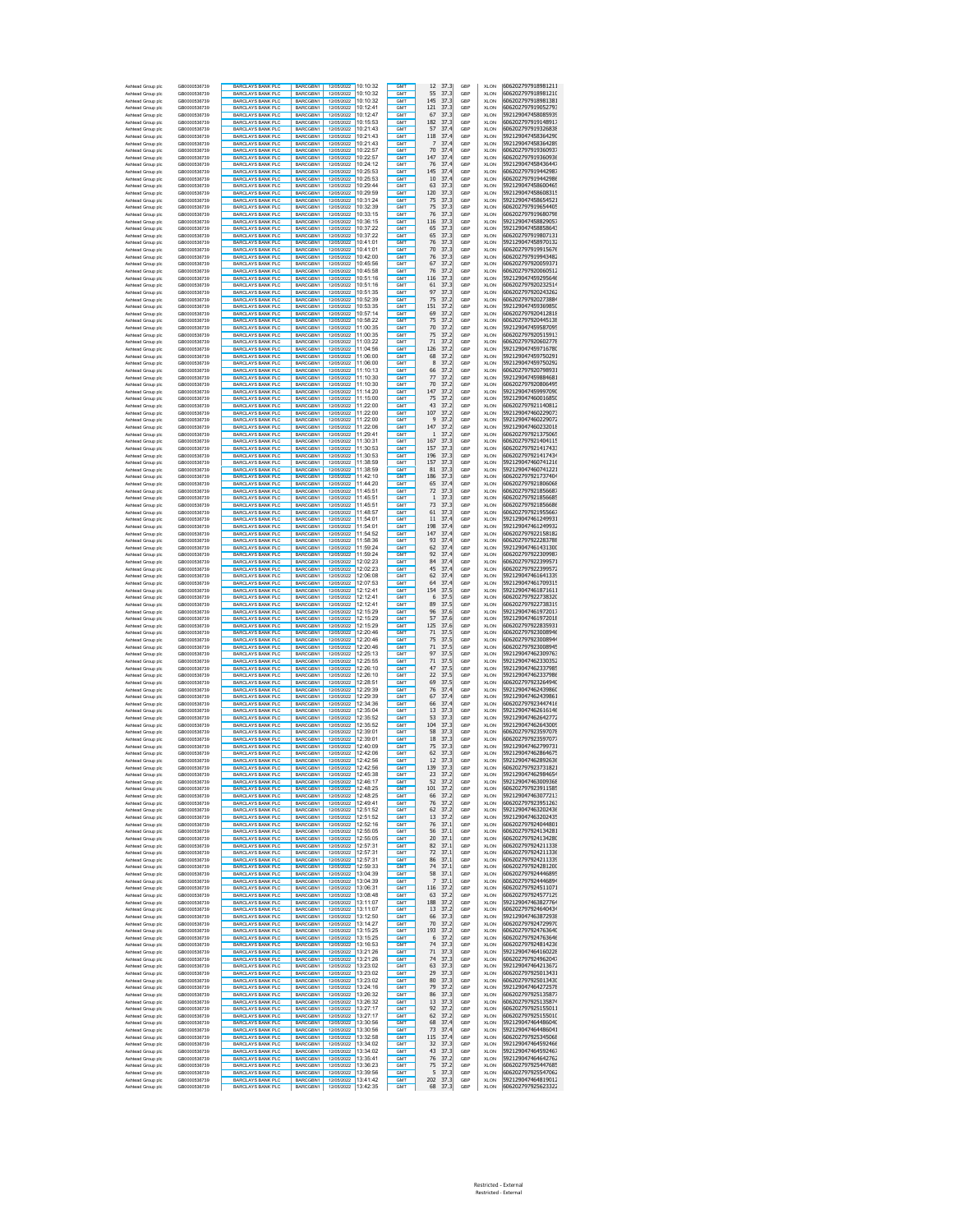| Ashtead Group plc                      | GB0000536739<br>GB0000536739 | <b>BARCLAYS BANK PLC</b><br><b>BARCLAYS BANK PLO</b>  | BARCGBN1<br><b>BARCGRN1</b>                      | 12/05/2022 13:42:58<br>12/05/2022 13:45:15 | GMT<br>GMT                         | 145<br>37.3<br>64                     | GBP<br>GBP | <b>XLON</b><br><b>XLON</b> | 606202797925633856<br>592129047464921433 |
|----------------------------------------|------------------------------|-------------------------------------------------------|--------------------------------------------------|--------------------------------------------|------------------------------------|---------------------------------------|------------|----------------------------|------------------------------------------|
| Ashtead Group plc<br>Ashtead Group plc | GB0000536739                 | <b>BARCLAYS BANK PLC</b>                              | BARCGBN1<br>12/05/2022                           | 13:46:25                                   | <b>GMT</b>                         | 37.3<br>72<br>37.3                    | GBP        | <b>XLON</b>                | 592129047464962067                       |
| Ashtead Group plc                      | GB0000536739                 | <b>BARCLAYS BANK PLO</b>                              | BARCGBN1<br>12/05/2022                           | 13:46:25                                   | <b>GMT</b>                         | 76<br>37.3                            | GBP        | <b>XLON</b>                | 606202797925736597                       |
| Ashtead Group plc                      | GB0000536739                 | <b>BARCLAYS BANK PLC</b>                              | BARCGBN1<br>12/05/2022                           | 13:46:58                                   | <b>GMT</b>                         | 76<br>37.2                            | GBP        | <b>XLON</b>                | 606202797925753450                       |
| Ashtead Group plc<br>Ashtead Group plc | GB0000536739<br>GB0000536739 | <b>BARCLAYS BANK PLC</b><br><b>BARCLAYS BANK PLC</b>  | BARCGBN1<br>BARCGBN1                             | 12/05/2022 13:49:47<br>12/05/2022 13:53:17 | GM <sup>1</sup><br><b>GMT</b>      | 61<br>37.3<br>200<br>37.3             | GBP<br>GBP | <b>XLON</b><br><b>XLON</b> | 592129047465073431<br>592129047465203123 |
| Ashtead Group plc                      | GB0000536739                 | <b>BARCLAYS BANK PLC</b>                              | BARCGBN1                                         | 12/05/2022 13:54:13                        | GM <sup>1</sup>                    | 37.3<br>73                            | GBP        | <b>XLON</b>                | 606202797925999264                       |
| Ashtead Group plc                      | GB0000536739                 | <b>BARCLAYS BANK PLC</b>                              | BARCGBN1<br>12/05/2022                           | 13:56:58                                   | <b>GMT</b>                         | 42<br>37.4                            | GBP        | <b>XLON</b>                | 592129047465313906                       |
| Ashtead Group plc                      | GB0000536739                 | <b>BARCLAYS BANK PLC</b><br>BARCLAYS BANK PLC         | BARCGBN1                                         | 12/05/2022 13:56:58                        | GM <sup>1</sup>                    | 37.4<br>$\mathbf{1}$                  | GBP        | <b>XLON</b>                | 592129047465313921                       |
| Ashtead Group plc<br>Ashtead Group plc | GB0000536739<br>GB0000536739 | <b>BARCLAYS BANK PLO</b>                              | BARCGBN1<br>BARCGBN1                             | 12/05/2022 13:56:58<br>12/05/2022 13:56:58 | GMT<br><b>GMT</b>                  | 5<br>37.4<br>59<br>37.4               | GBP<br>GBP | XLON<br>XLON               | 592129047465313997<br>592129047465314076 |
| Ashtead Group plc                      | GB0000536739                 | <b>BARCLAYS BANK PLC</b>                              | BARCGBN1                                         | 12/05/2022 13:56:59                        | GM <sub>1</sub>                    | 75<br>37.4                            | GBP        | <b>XLON</b>                | 606202797926079455                       |
| Ashtead Group plo                      | GB0000536739                 | <b>BARCLAYS BANK PLC</b>                              | BARCGBN1                                         | 12/05/2022 13:57:59                        | <b>GMT</b>                         | 71<br>37.4                            | GBP        | <b>XLON</b>                | 606202797926111976                       |
| Ashtead Group plc                      | GB0000536739                 | <b>BARCLAYS BANK PLC</b><br><b>BARCLAYS BANK PLC</b>  | BARCGBN1<br>12/05/2022<br>BARCGBN1               | 13:59:52<br>12/05/2022 13:59:52            | GMT<br><b>GMT</b>                  | 37.4<br>172<br>37.4<br>62             | GBP        | <b>XLON</b>                | 592129047465412478<br>606202797926174127 |
| Ashtead Group plc<br>Ashtead Group plc | GB0000536739<br>GB0000536739 | <b>BARCLAYS BANK PLC</b>                              | BARCGBN1                                         | 12/05/2022 14:00:40                        | GMT                                | 75<br>37.4                            | GBP<br>GBP | XLON<br><b>XLON</b>        | 606202797926200758                       |
| Ashtead Group plc                      | GB0000536739                 | <b>BARCLAYS BANK PLC</b>                              | BARCGBN1                                         | 12/05/2022 14:03:43                        | GM <sub>1</sub>                    | 81<br>37.4                            | GBP        | <b>XLON</b>                | 606202797926306847                       |
| Ashtead Group plc                      | GB0000536739                 | <b>BARCLAYS BANK PLC</b>                              | BARCGBN1                                         | 12/05/2022 14:03:51                        | GMT                                | 69<br>37.4                            | GBP        | <b>XLON</b>                | 606202797926311198                       |
| Ashtead Group plc<br>Ashtead Group plc | GB0000536739<br>GB0000536739 | <b>BARCLAYS BANK PLC</b><br><b>BARCLAYS BANK PLC</b>  | BARCGBN1<br>BARCGBN1                             | 12/05/2022 14:03:55                        | GM <sub>1</sub><br><b>GMT</b>      | 69<br>37.4<br>106<br>37.4             | GBP<br>GBP | <b>XLON</b><br><b>XLON</b> | 606202797926313478<br>606202797926392305 |
| Ashtead Group plc                      | GB0000536739                 | <b>BARCLAYS BANK PLC</b>                              | BARCGBN1                                         | 12/05/2022 14:06:17<br>12/05/2022 14:06:17 | <b>GMT</b>                         | 3<br>37.4                             | GBP        | <b>XLON</b>                | 606202797926392306                       |
| Ashtead Group plc                      | GB0000536739                 | <b>BARCLAYS BANK PLC</b>                              | BARCGBN1                                         | 12/05/2022 14:08:09                        | GMT                                | 169<br>37.4                           | GBP        | <b>XLON</b>                | 606202797926460354                       |
| Ashtead Group plc                      | GB0000536739                 | <b>BARCLAYS BANK PLC</b>                              | BARCGBN1                                         | 12/05/2022 14:09:08                        | GMT                                | 66<br>37.4                            | GBP        | <b>XLON</b>                | 592129047465748269                       |
| Ashtead Group plo<br>Ashtead Group plo | GB0000536739<br>GB0000536739 | <b>BARCLAYS BANK PLC</b>                              | BARCGBN1                                         | 12/05/2022 14:09:47<br>12/05/2022 14:10:45 | GMT<br>GMT                         | 63<br>37.4<br>184<br>37.4             | GBP        | <b>XLON</b>                | 592129047465773003                       |
| Ashtead Group plo                      | GB0000536739                 | <b>BARCLAYS BANK PLC</b><br><b>BARCLAYS BANK PLO</b>  | BARCGBN1<br>BARCGBN1<br>12/05/2022               | 14:11:55                                   | GMT                                | 155<br>37.5                           | GBP<br>GBP | <b>XLON</b><br>XLON        | 606202797926562073<br>592129047465861484 |
| Ashtead Group plo                      | GB0000536739                 | <b>BARCLAYS BANK PLC</b>                              | BARCGBN1<br>12/05/2022                           | 14:12:31                                   | <b>GMT</b>                         | 76<br>37.5                            | GBP        | <b>XLON</b>                | 592129047465888194                       |
| Ashtead Group plo                      | GB0000536739                 | <b>BARCLAYS BANK PLO</b>                              | <b>BARCGRN1</b><br>12/05/2022                    | 14:13:14                                   | <b>GMT</b>                         | 75<br>37.4                            | GBP        | XLON                       | 592129047465912843                       |
| Ashtead Group plc<br>Ashtead Group plc | GB0000536739<br>GB0000536739 | <b>BARCLAYS BANK PLC</b><br><b>BARCLAYS BANK PLO</b>  | BARCGBN1<br>BARCGBN1                             | 12/05/2022 14:14:25<br>12/05/2022 14:14:25 | <b>GMT</b><br><b>GMT</b>           | 12<br>37.4<br>66<br>37.4              | GBP<br>GBP | <b>XLON</b><br><b>XLON</b> | 606202797926700765<br>606202797926700767 |
| Ashtead Group plc                      | GB0000536739                 | <b>BARCLAYS BANK PLC</b>                              | BARCGBN1                                         | 12/05/2022 14:15:37                        | <b>GMT</b>                         | 76<br>37.4                            | GBP        | <b>XLON</b>                | 606202797926747800                       |
| Ashtead Group plc                      | GB0000536739                 | <b>BARCLAYS BANK PLC</b>                              | BARCGBN1                                         | 12/05/2022 14:16:54                        | GM <sup>1</sup>                    | 77<br>37.4                            | GBP        | <b>XLON</b>                | 606202797926796042                       |
| Ashtead Group plc                      | GB0000536739                 | <b>BARCLAYS BANK PLC</b>                              | BARCGBN1                                         | 12/05/2022 14:17:35                        | <b>GMT</b>                         | 75<br>37.4                            | GBP        | <b>XLON</b>                | 606202797926821817                       |
| Ashtead Group plc<br>Ashtead Group plc | GB0000536739<br>GB0000536739 | <b>BARCLAYS BANK PLC</b><br><b>BARCLAYS BANK PLC</b>  | BARCGBN1<br>BARCGBN1                             | 12/05/2022 14:19:06<br>12/05/2022 14:19:32 | GM <sup>1</sup><br>GM <sub>1</sub> | 89<br>37.4<br>17<br>37.4              | GBP<br>GBP | <b>XLON</b><br><b>XLON</b> | 592129047466126698<br>606202797926882227 |
| Ashtead Group plc                      | GB0000536739                 | <b>BARCLAYS BANK PLO</b>                              | BARCGBN1                                         | 12/05/2022 14:19:32                        | GM <sub>1</sub>                    | 48<br>37.4                            | GBP        | XLON                       | 606202797926882226                       |
| Ashtead Group plc                      | GB0000536739                 | <b>BARCLAYS BANK PLC</b>                              | BARCGBN1                                         | 12/05/2022 14:23:16                        | GM <sub>1</sub>                    | 261<br>37.5                           | GBP        | XLON                       | 592129047466292912                       |
| Ashtead Group plc                      | GB0000536739                 | <b>BARCLAYS BANK PLC</b>                              | BARCGBN1                                         | 12/05/2022 14:25:01                        | <b>GMT</b>                         | 37.5<br>66                            | GBP        | XLON                       | 592129047466359820                       |
| Ashtead Group plc<br>Ashtead Group plc | GB0000536739<br>GB0000536739 | <b>BARCLAYS BANK PLC</b><br><b>BARCLAYS BANK PLC</b>  | BARCGBN1<br>12/05/2022<br>BARCGBN1               | 14:25:01<br>12/05/2022 14:25:01            | GMT<br><b>GMT</b>                  | 9<br>37.5<br>67<br>37.5               | GBP<br>GBP | <b>XLON</b><br>XLON        | 592129047466360508<br>592129047466360507 |
| Ashtead Group plc                      | GB0000536739                 | BARCLAYS BANK PLC                                     | BARCGBN1                                         | 12/05/2022 14:27:52                        | GMT                                | 63<br>37.5                            | GBP        | <b>XLON</b>                | 592129047466474261                       |
| Ashtead Group plc                      | GB0000536739                 | <b>BARCLAYS BANK PLC</b>                              | BARCGBN1                                         | 12/05/2022 14:27:52                        | GM <sub>1</sub>                    | 37.5<br>118                           | GBP        | <b>XLON</b>                | 592129047466474260                       |
| Ashtead Group plc                      | GB0000536739                 | BARCLAYS BANK PLC                                     | BARCGBN1                                         | 12/05/2022 14:27:52                        | GMT                                | 146<br>37.5                           | GBP        | <b>XLON</b>                | 592129047466474267                       |
| Ashtead Group plc<br>Ashtead Group plc | GB0000536739<br>GB0000536739 | BARCLAYS BANK PLC<br><b>BARCLAYS BANK PLC</b>         | BARCGBN1<br><b>BARCGRN1</b>                      | 12/05/2022 14:29:12                        | GM <sub>1</sub><br><b>GMT</b>      | 66<br>37.5<br>23<br>37.5              | GBP<br>GBP | <b>XLON</b><br><b>XLON</b> | 592129047466528713<br>592129047466528735 |
| Ashtead Group plc                      | GB0000536739                 | <b>BARCLAYS BANK PLC</b>                              | BARCGBN1                                         | 12/05/2022 14:29:12                        | GM <sub>1</sub>                    | 52<br>37.5                            | GBP        | <b>XLON</b>                | 592129047466528734                       |
| Ashtead Group plc                      | GB0000536739                 | <b>BARCLAYS BANK PLC</b>                              | BARCGBN1                                         | 12/05/2022 14:30:04                        | GMT                                | 62<br>37.5                            | GBP        | <b>XLON</b>                | 592129047466571127                       |
| Ashtead Group plc                      | GB0000536739                 | <b>BARCLAYS BANK PLC</b>                              | BARCGBN1                                         | 12/05/2022 14:30:05<br>14:31:34            | GMT                                | 75<br>37.4<br>64                      | GBP        | <b>XLON</b>                | 606202797927301508                       |
| Ashtead Group plc<br>Ashtead Group plo | GB0000536739<br>GB0000536739 | <b>BARCLAYS BANK PLC</b><br><b>BARCLAYS BANK PLC</b>  | BARCGBN1<br>12/05/2022<br>BARCGBN1               | 12/05/2022 14:32:02                        | GMT<br>GMT                         | 37.5<br>70<br>37.5                    | GBP<br>GBP | XLON<br>XLON               | 592129047466657698<br>592129047466682048 |
| Ashtead Group plo                      | GB0000536739                 | <b>BARCLAYS BANK PLO</b>                              | BARCGBN1<br>12/05/2022                           | 14:32:08                                   | GM <sub>1</sub>                    | 63<br>37.5                            | GBP        | XLON                       | 592129047466691207                       |
| Ashtead Group plo                      | GB0000536739                 | <b>BARCLAYS BANK PLC</b>                              | BARCGBN1                                         | 12/05/2022 14:32:08                        | <b>GMT</b>                         | 73<br>37.5                            | GBP        | <b>XLON</b>                | 606202797927417306                       |
| Ashtead Group plo                      | GB0000536739                 | <b>BARCLAYS BANK PLO</b>                              | BARCGBN1<br>12/05/2022<br>BARCGBN1               | 14:32:12                                   | <b>GMT</b>                         | 72<br>37.5                            | GBP        | XLON                       | 606202797927421355<br>592129047466761197 |
| Ashtead Group plc<br>Ashtead Group plc | GB0000536739<br>GB0000536739 | <b>BARCLAYS BANK PLC</b><br><b>BARCLAYS BANK PLC</b>  | BARCGBN1                                         | 12/05/2022 14:33:30<br>12/05/2022 14:33:45 | <b>GMT</b><br><b>GMT</b>           | 37.4<br>134<br>81<br>37.4             | GBP<br>GBP | <b>XLON</b><br><b>XLON</b> | 592129047466773236                       |
| Ashtead Group plc                      | GB0000536739                 | <b>BARCLAYS BANK PLC</b>                              | BARCGBN1                                         | 12/05/2022 14:34:38                        | <b>GMT</b>                         | 71<br>37.4                            | GBP        | <b>XLON</b>                | 592129047466819393                       |
| Ashtead Group plc                      | GB0000536739                 | <b>BARCLAYS BANK PLC</b>                              | BARCGBN1                                         | 12/05/2022 14:34:52                        | GM <sup>1</sup>                    | 78<br>37.4                            | GBP        | <b>XLON</b>                | 592129047466830584                       |
| Ashtead Group plc<br>Ashtead Group plc | GB0000536739<br>GB0000536739 | <b>BARCLAYS BANK PLC</b><br><b>BARCLAYS BANK PLO</b>  | BARCGBN1<br>BARCGBN1                             | 12/05/2022 14:35:34<br>12/05/2022 14:36:10 | <b>GMT</b><br>GM <sup>1</sup>      | 37.5<br>65<br>93<br>37.5              | GBP<br>GBP | <b>XLON</b><br><b>XLON</b> | 592129047466870581<br>592129047466897261 |
| Ashtead Group plc                      | GB0000536739                 | BARCLAYS BANK PLC                                     | BARCGBN1                                         | 12/05/2022 14:36:10                        | GM <sub>1</sub>                    | 72<br>37.5                            | GBP        | XLON                       | 592129047466897262                       |
| Ashtead Group plc                      | GB0000536739                 | <b>BARCLAYS BANK PLO</b>                              | BARCGBN1                                         | 12/05/2022 14:37:00                        | <b>GMT</b>                         | 70<br>37.5                            | GBP        | XLON                       | 592129047466933455                       |
| Ashtead Group plc                      | GB0000536739                 | <b>BARCLAYS BANK PLC</b>                              | BARCGBN1                                         | 12/05/2022 14:37:00                        | GM <sub>1</sub>                    | 74<br>37.5                            | GBP        | <b>XLON</b>                | 606202797927653157                       |
| Ashtead Group plc<br>Ashtead Group plc | GB0000536739<br>GB0000536739 | <b>BARCLAYS BANK PLC</b><br><b>BARCLAYS BANK PLC</b>  | BARCGBN1<br>BARCGBN1<br>12/05/2022               | 12/05/2022 14:37:18<br>14:37:51            | <b>GMT</b><br>GMT                  | 78<br>37.5<br>37.4<br>77              | GBP<br>GBP | XLON<br><b>XLON</b>        | 606202797927667411<br>592129047466972582 |
| Ashtead Group plc                      | GB0000536739                 | <b>BARCLAYS BANK PLC</b>                              | BARCGBN1                                         | 12/05/2022 14:38:16                        | <b>GMT</b>                         | 78<br>37.4                            | GBP        | XLON                       | 606202797927714465                       |
| Ashtead Group plc                      | GB0000536739                 | <b>BARCLAYS BANK PLC</b>                              | BARCGBN1                                         | 12/05/2022 14:39:27                        | GMT                                | 205<br>37.5                           | GBP        | <b>XLON</b>                | 592129047467058577                       |
| Ashtead Group plc                      | GB0000536739                 | <b>BARCLAYS BANK PLC</b>                              | BARCGBN1                                         | 12/05/2022 14:39:54                        | GM <sub>1</sub>                    | 37.5<br>77                            | GBP        | <b>XLON</b>                | 606202797927795476                       |
| Ashtead Group plc<br>Ashtead Group plc | GB0000536739<br>GB0000536739 | <b>BARCLAYS BANK PLC</b><br><b>BARCLAYS BANK PLC</b>  | BARCGBN1<br>BARCGBN1                             | 12/05/2022 14:41:08<br>12/05/2022 14:41:42 | GMT<br>GM <sub>1</sub>             | 72<br>37.5<br>66<br>37.5              | GBP<br>GBP | <b>XLON</b><br><b>XLON</b> | 592129047467145568<br>592129047467170526 |
| Ashtead Group plc                      | GB0000536739                 | <b>BARCLAYS BANK PLC</b>                              | BARCGBN1                                         | 12/05/2022 14:42:28                        | <b>GMT</b>                         | 66<br>37.5                            | GBP        | <b>XLON</b>                | 606202797927920790                       |
| Ashtead Group plc                      | GB0000536739                 | <b>BARCLAYS BANK PLC</b>                              | BARCGBN1                                         | 12/05/2022 14:42:42                        | GM <sub>1</sub>                    | 37.5<br>219                           | GBP        | <b>XLON</b>                | 606202797927931558                       |
| Ashtead Group plc                      | GB0000536739                 | <b>BARCLAYS BANK PLC</b>                              | BARCGBN1                                         | 12/05/2022 14:42:42                        | GMT                                | 63<br>37.5                            | GBP        | <b>XLON</b>                | 606202797927931565                       |
| Ashtead Group plc<br>Ashtead Group plo | GB0000536739<br>GB0000536739 | <b>BARCLAYS BANK PLC</b><br><b>BARCLAYS BANK PLC</b>  | BARCGBN1<br>BARCGBN1<br>12/05/2022               | 12/05/2022 14:43:17<br>14:43:46            | GMT<br>GMT                         | 75<br>37.6<br>19<br>37.6              | GBP<br>GBP | <b>XLON</b><br><b>XLON</b> | 592129047467249319<br>606202797927979340 |
| Ashtead Group plo                      | GB0000536739                 | <b>BARCLAYS BANK PLC</b>                              | BARCGBN1<br>12/05/2022                           | 14:43:46                                   | GMT                                | 55<br>37.6                            | GBP        | <b>XLON</b>                | 606202797927979341                       |
| Ashtead Group plo                      | GB0000536739                 | <b>BARCLAYS BANK PLO</b>                              | BARCGBN1<br>12/05/2022                           | 14:43:46                                   | GMT                                | 71<br>37.6                            | GBP        | XLON                       | 606202797927979339                       |
| Ashtead Group plo<br>Ashtead Group plo | GB0000536739<br>GB0000536739 | <b>BARCLAYS BANK PLC</b><br><b>BARCLAYS BANK PLO</b>  | BARCGBN1<br>12/05/2022<br>BARCGBN1<br>12/05/2022 | 14:45:11<br>14:46:29                       | <b>GMT</b><br><b>GMT</b>           | 159<br>37.6<br>63<br>37.6             | GBP<br>GBP | <b>XLON</b><br>XLON        | 592129047467329701<br>606202797928092381 |
| Ashtead Group plc                      | GB0000536739                 | <b>BARCLAYS BANK PLC</b>                              | BARCGBN1<br>12/05/2022                           | 14:47:28                                   | <b>GMT</b>                         | 76<br>37.7                            | GBP        | <b>XLON</b>                | 606202797928137248                       |
| Ashtead Group plc                      | GB0000536739                 | <b>BARCLAYS BANK PLC</b>                              | 12/05/2022<br>BARCGBN1                           | 14:47:28                                   | <b>GMT</b>                         | 90<br>37.7                            | GBP        | <b>XLON</b>                | 606202797928137247                       |
| Ashtead Group plc                      | GB0000536739                 | <b>BARCLAYS BANK PLC</b>                              | BARCGBN1<br>12/05/2022                           | 14:48:48                                   | <b>GMT</b>                         | 37.9<br>11                            | GBP        | <b>XLON</b>                | 592129047467496902                       |
| Ashtead Group plc<br>Ashtead Group plc | GB0000536739<br>GB0000536739 | <b>BARCLAYS BANK PLC</b><br><b>BARCLAYS BANK PLC</b>  | 12/05/2022<br>BARCGBN1<br>BARCGBN1<br>12/05/2022 | 14:48:48<br>14:48:48                       | GM <sup>1</sup><br><b>GMT</b>      | 190<br>37.9<br>6<br>37.9              | GBP<br>GBP | <b>XLON</b><br><b>XLON</b> | 592129047467496903<br>606202797928200742 |
| Ashtead Group plc                      | GB0000536739                 | <b>BARCLAYS BANK PLC</b>                              | BARCGBN1                                         | 12/05/2022 14:48:59                        | GM <sup>1</sup>                    | 203<br>37.8                           | GBP        | <b>XLON</b>                | 592129047467505471                       |
| Ashtead Group plc                      | GB0000536739                 | BARCLAYS BANK PLC                                     | BARCGBN1                                         | 12/05/2022 14:49:36                        | GM <sub>1</sub>                    | 78<br>37.8                            | GBP        | XLON                       | 592129047467533997                       |
| Ashtead Group plc                      | GB0000536739                 | <b>BARCLAYS BANK PLO</b>                              | BARCGBN1                                         | 12/05/2022 14:50:51<br>12/05/2022 14:50:51 | <b>GMT</b>                         | 37.8<br>132                           | GBP        | XLON                       | 592129047467586384                       |
| Ashtead Group plc<br>Ashtead Group plc | GB0000536739<br>GB0000536739 | <b>BARCLAYS BANK PLC</b><br><b>BARCLAYS BANK PLC</b>  | BARCGBN1<br>BARCGBN1<br>12/05/2022               | 14:52:09                                   | GM <sub>1</sub><br><b>GMT</b>      | 68<br>37.8<br>37.8<br>69              | GBP<br>GBP | XLON<br>XLON               | 592129047467586383<br>592129047467638986 |
| Ashtead Group plc                      | GB0000536739                 | <b>BARCLAYS BANK PLC</b>                              | BARCGBN1<br>12/05/2022                           | 14:52:21                                   | <b>GMT</b>                         | 66<br>37.8                            | GBP        | <b>XLON</b>                | 592129047467647355                       |
| Ashtead Group plc                      | GB0000536739                 | <b>BARCLAYS BANK PLC</b>                              | BARCGBN1                                         | 12/05/2022 14:52:21                        | <b>GMT</b>                         | 37.8<br>128                           | GBP        | XLON                       | 592129047467647357                       |
| Ashtead Group plc<br>Ashtead Group plc | GB0000536739<br>GB0000536739 | BARCLAYS BANK PLC<br><b>BARCLAYS BANK PLC</b>         | BARCGBN1<br>BARCGBN1                             | 12/05/2022 14:54:07<br>12/05/2022 14:54:07 | GMT<br>GM <sub>1</sub>             | 143<br>37.9<br>37.9<br>62             | GBP<br>GBP | <b>XLON</b><br><b>XLON</b> | 606202797928419761<br>606202797928419762 |
| Ashtead Group plc                      | GB0000536739                 | BARCLAYS BANK PLC                                     | <b>BARCGRN1</b>                                  | 12/05/2022 14:54:13                        | GMT                                | 63<br>37.9                            | GBP        | <b>XLON</b>                | 592129047467727615                       |
| Ashtead Group plc                      | GR0000536739                 | <b>BARCLAYS BANK PLC</b>                              | BARCGBN1                                         | 12/05/2022 14:55:12                        | GM <sub>1</sub>                    | 99<br>37.8                            | GBP        | <b>XLON</b>                | 606202797928474497                       |
| Ashtead Group plc<br>Ashtead Group plc | GB0000536739<br>GB0000536739 | <b>BARCLAYS BANK PLC</b><br><b>BARCLAYS BANK PLC.</b> | BARCGBN1<br>BARCGBN1                             | 12/05/2022 14:55:12<br>12/05/2022 14:56:02 | <b>GMT</b><br><b>GMT</b>           | 43<br>37.8<br>76<br>37.8              | GBP<br>GBP | <b>XLON</b><br><b>XLON</b> | 606202797928474498<br>592129047467818620 |
| Asht<br>ad Group plo                   | GR0000536739                 | <b>BARCLAYS BANK PLO</b>                              | <b>BARCGRN1</b><br>12/05/2022                    | 14:57:54                                   | <b>GMT</b>                         | 117<br>37.9                           | GBP        | XI ON                      | 592129047467900928                       |
| Ashtead Group plc                      | GB0000536739                 | <b>BARCLAYS BANK PLC</b>                              | BARCGBN1                                         | 12/05/2022 14:57:54                        | GMT                                | 37.9<br>77                            | GBP        | <b>XLON</b>                | 592129047467900929                       |
| Ashtead Group plc                      | GB0000536739                 | <b>BARCLAYS BANK PLC</b><br>BARCLAYS BANK PLC         | BARCGBN1<br>12/05/2022<br>BARCGBN1               | 14:57:54                                   | GMT<br>GMT                         | 87<br>37.9                            | GBP        | <b>XLON</b>                | 592129047467900944<br>606202797928616046 |
| Ashtead Group plc<br>Ashtead Group plc | GB0000536739<br>GB0000536739 | <b>BARCLAYS BANK PLO</b>                              | <b>BARCGRN1</b><br>12/05/2022                    | 12/05/2022 14:58:24<br>14:59:08            | GMT                                | 76<br>37.9<br>76<br>37.8              | GBP<br>GBP | <b>XLON</b><br><b>XLON</b> | 592129047467956911                       |
| Ashtead Group plc                      | GB0000536739                 | <b>BARCLAYS BANK PLC</b>                              | BARCGBN1<br>12/05/2022                           | 14:59:43                                   | <b>GMT</b>                         | 73<br>37.8                            | GBP        | <b>XLON</b>                | 592129047467984260                       |
| Ashtead Group plc                      | GB0000536739                 | <b>BARCLAYS BANK PLC</b>                              | RARCGBN1<br>12/05/2022                           | 15:00:00                                   | GMT                                | 74<br>37.8                            | GBP        | <b>XLON</b>                | 606202797928689220                       |
| Ashtead Group plc<br>Ashtead Group plc | GB0000536739<br>GB0000536739 | <b>BARCLAYS BANK PLC</b><br>BARCLAYS BANK PLC         | BARCGBN1<br>12/05/2022<br>BARCGBN1<br>12/05/2022 | 15:01:08<br>15:01:08                       | <b>GMT</b><br><b>GMT</b>           | 8<br>37.8<br>37.8<br>60               | GBP<br>GBP | <b>XLON</b><br><b>XLON</b> | 592129047468067246<br>592129047468067249 |
| Ashtead Group plc                      | GB0000536739                 | <b>BARCLAYS BANK PLC</b>                              | BARCGBN1<br>12/05/2022                           | 15:01:23                                   | <b>GMT</b>                         | 37.8<br>138                           | GBP        | <b>XLON</b>                | 606202797928767767                       |
| Ashtead Group plc                      | GB0000536739                 | BARCLAYS BANK PLC                                     | BARCGBN1<br>12/05/2022                           | 15:02:21                                   | <b>GMT</b>                         | 37.7<br>79                            | GBP        | <b>XLON</b>                | 606202797928806215                       |
| Ashtead Group plc                      | GB0000536739<br>GB0000536739 | <b>BARCLAYS BANK PLO</b><br><b>BARCLAYS BANK PLC</b>  | BARCGBN1<br>12/05/2022<br>BARCGBN1               | 15:02:31<br>12/05/2022 15:03:29            | <b>GMT</b><br><b>GMT</b>           | 75<br>37.7<br>38<br>37.8              | GBP<br>GBP | <b>XLON</b><br><b>XLON</b> | 592129047468126970<br>606202797928862198 |
| Ashtead Group plc<br>Ashtead Group plc | GB0000536739                 | <b>BARCLAYS BANK PLC</b>                              | BARCGBN1                                         | 12/05/2022 15:03:29                        | GMT                                | 20<br>37.8                            | GBP        | XLON                       | 606202797928862196                       |
| Ashtead Group plc                      | GB0000536739                 | <b>BARCLAYS BANK PLC</b>                              | BARCGBN1                                         | 12/05/2022 15:03:29                        | GMT                                | 37.8<br>6                             | GBP        | XLON                       | 606202797928862197                       |
| Ashtead Group plc                      | GB0000536739                 | <b>BARCLAYS BANK PLC</b>                              | BARCGBN1                                         | 12/05/2022 15:04:09                        | GMT                                | 37.8<br>16                            | GBP        | XLON                       | 592129047468204251                       |
| Ashtead Group plc<br>Ashtead Group plc | GB0000536739<br>GB0000536739 | <b>BARCLAYS BANK PLC</b><br><b>BARCLAYS BANK PLC</b>  | BARCGBN1<br>BARCGBN1<br>12/05/2022               | 12/05/2022 15:04:09<br>15:04:29            | <b>GMT</b><br>GMT                  | 49<br>37.8<br>26<br>37.8              | GBP<br>GBP | XLON<br>XLON               | 592129047468204252<br>592129047468220434 |
| Ashtead Group plc                      | GB0000536739                 | <b>BARCLAYS BANK PLC</b>                              | BARCGBN1                                         | 12/05/2022 15:04:29                        | <b>GMT</b>                         | 37.8<br>25                            | GBP        | XLON                       | 592129047468220435                       |
| Ashtead Group plc                      | GB0000536739                 | BARCLAYS BANK PLC                                     | BARCGBN1                                         | 12/05/2022 15:04:29                        | GMT                                | 14<br>37.8                            | GBP        | <b>XLON</b>                | 592129047468220443                       |
| Ashtead Group plc                      | GB0000536739                 | <b>BARCLAYS BANK PLC</b>                              | BARCGBN1                                         | 12/05/2022 15:05:57                        | GMT                                | 37.9<br>151                           | GBP        | <b>XLON</b>                | 592129047468291779                       |
| Ashtead Group plc<br>Ashtead Group plc | GB0000536739<br>GR0000536739 | BARCLAYS BANK PLC<br><b>BARCLAYS BANK PLC</b>         | BARCGBN1<br>BARCGBN1                             | 12/05/2022 15:06:40<br>12/05/2022 15:06:40 | <b>GMT</b><br>GMT                  | 37.9<br>64<br>37.9<br>156             | GBP<br>GBP | <b>XLON</b><br><b>XLON</b> | 606202797929007200<br>606202797929007199 |
| Ashtead Group plc                      | GB0000536739                 | <b>BARCLAYS BANK PLC</b>                              | BARCGBN1                                         |                                            | <b>GMT</b>                         | 37.9<br>79                            | GBP        | <b>XLON</b>                | 606202797929021208                       |
| Ashtead Group plc                      | GB0000536739                 | <b>BARCLAYS BANK PLC</b>                              | BARCGBN1                                         | 12/05/2022 15:07:00                        | <b>GMT</b>                         | 72<br>37.9                            | GBP        | <b>XLON</b>                | 592129047468383418                       |
| Ashtead Group plc                      | GB0000536739                 | <b>BARCLAYS BANK PLC</b>                              | BARCGBN1                                         | 12/05/2022 15:08:03                        | <b>GMT</b>                         | 77<br>37.9                            | GBP        | <b>XLON</b>                | 592129047468383511                       |
| Ashtead Group plc<br>Ashtead Group plc | GB0000536739<br>GB0000536739 | <b>BARCLAYS BANK PLC</b><br><b>BARCLAYS BANK PLC</b>  | BARCGBN1<br>BARCGBN1                             | 12/05/2022 15:10:41<br>12/05/2022 15:10:41 | GMT<br>GMT                         | 199<br>38.2<br>22<br>38.2             | GBP<br>GBP | XLON<br><b>XLON</b>        | 606202797929186906<br>592129047468510178 |
| Ashtead Group plc                      | GB0000536739                 | <b>BARCLAYS BANK PLC</b>                              | BARCGBN1                                         | 12/05/2022 15:11:29                        | GMT                                | 66<br>38.2                            | GBP        | XLON                       | 606202797929221927                       |
| Ashtead Group plc                      | GB0000536739                 | <b>BARCLAYS BANK PLC</b>                              | RARCGBN1<br>12/05/2022                           | 15:11:59                                   | <b>GMT</b>                         | 71<br>38.2                            | GBP        | <b>XLON</b>                | 606202797929244935                       |
| Ashtead Group plc<br>Ashtead Group plc | GB0000536739<br>GB0000536739 | <b>BARCLAYS BANK PLC</b><br><b>BARCLAYS BANK PLC</b>  | BARCGBN1<br>12/05/2022<br>BARCGBN1<br>12/05/2022 | 15:12:06<br>15:12:59                       | <b>GMT</b><br>GMT                  | $\overline{1}$<br>38.2<br>188<br>38.3 | GBP<br>GBP | XLON<br><b>XLON</b>        | 592129047468577346<br>606202797929297832 |
| Ashtead Group plc                      | GB0000536739                 | <b>BARCLAYS BANK PLC</b>                              | BARCGBN1                                         | 12/05/2022 15:14:07                        | <b>GMT</b>                         | 63<br>38.3                            | GBP        | <b>XLON</b>                | 606202797929352425                       |
| Ashtead Group plc                      | GB0000536739                 | <b>BARCLAYS BANK PLC</b>                              | BARCGBN1                                         | 12/05/2022 15:14:07                        | <b>GMT</b>                         | 63<br>38.3                            | GBP        | <b>XLON</b>                | 592129047468680694                       |
| Ashtead Group plc                      | GB0000536739                 | <b>BARCLAYS BANK PLC</b>                              | BARCGBN1<br>12/05/2022                           | 15:14:07                                   | <b>GMT</b>                         | 148<br>38.3                           | GBP        | <b>XLON</b>                | 592129047468680695                       |
| Ashtead Group plc<br>Ashtead Group plc | GB0000536739<br>GB0000536739 | <b>BARCLAYS BANK PLC</b><br><b>BARCLAYS BANK PLC</b>  | BARCGBN1<br>BARCGBN1<br>12/05/2022               | 12/05/2022 15:14:07<br>15:14:31            | <b>GMT</b><br><b>GMT</b>           | 38.3<br>3<br>75<br>38.2               | GBP<br>GBP | <b>XLON</b><br><b>XLON</b> | 592129047468680830<br>606202797929368342 |
| Ashtead Group plc                      | GB0000536739                 | <b>BARCLAYS BANK PLC</b>                              | BARCGBN1                                         | 12/05/2022 15:15:08                        | <b>GMT</b>                         | 76<br>38.2                            | GBP        | <b>XLON</b>                | 592129047468728309                       |
| Ashtead Group plc                      | GB0000536739                 | <b>BARCLAYS BANK PLC</b>                              | BARCGBN1                                         | 12/05/2022 15:16:12                        | GMT                                | 72<br>38.1                            | GBP        | XLON                       | 606202797929454827                       |
| Ashtead Group plc<br>Ashtead Group plc | GB0000536739<br>GB0000536739 | <b>BARCLAYS BANK PLC</b><br><b>BARCLAYS BANK PLC</b>  | BARCGBN1<br>BARCGBN1                             | 12/05/2022 15:16:27<br>12/05/2022 15:16:53 | GMT<br>GMT                         | 65<br>38.1<br>69<br>38.2              | GBP<br>GBP | XLON<br>XLON               | 606202797929467569<br>606202797929486298 |
| Ashtead Group plc                      | GB0000536739                 | <b>BARCLAYS BANK PLC</b>                              | BARCGBN1                                         | 12/05/2022 15:18:16                        | <b>GMT</b>                         | 38.2<br>55                            | GBP        | XLON                       | 606202797929555707                       |
| Ashtead Group plc                      | GB0000536739                 | <b>BARCLAYS BANK PLC</b>                              | BARCGBN1                                         | 12/05/2022 15:18:21                        | GMT                                | $11\,$<br>38.2                        | GBP        | XLON                       | 606202797929560397                       |
| Ashtead Group plc<br>Ashtead Group plo | GB0000536739<br>GB0000536739 | <b>BARCLAYS BANK PLC</b><br><b>BARCLAYS BANK PLC</b>  | BARCGBN1<br>BARCGBN1                             | 12/05/2022 15:19:06<br>12/05/2022 15:19:40 | GMT<br>GMT                         | 38.3<br>167<br>70<br>38.3             | GBP<br>GBP | XLON<br><b>XLON</b>        | 606202797929593135<br>592129047468955252 |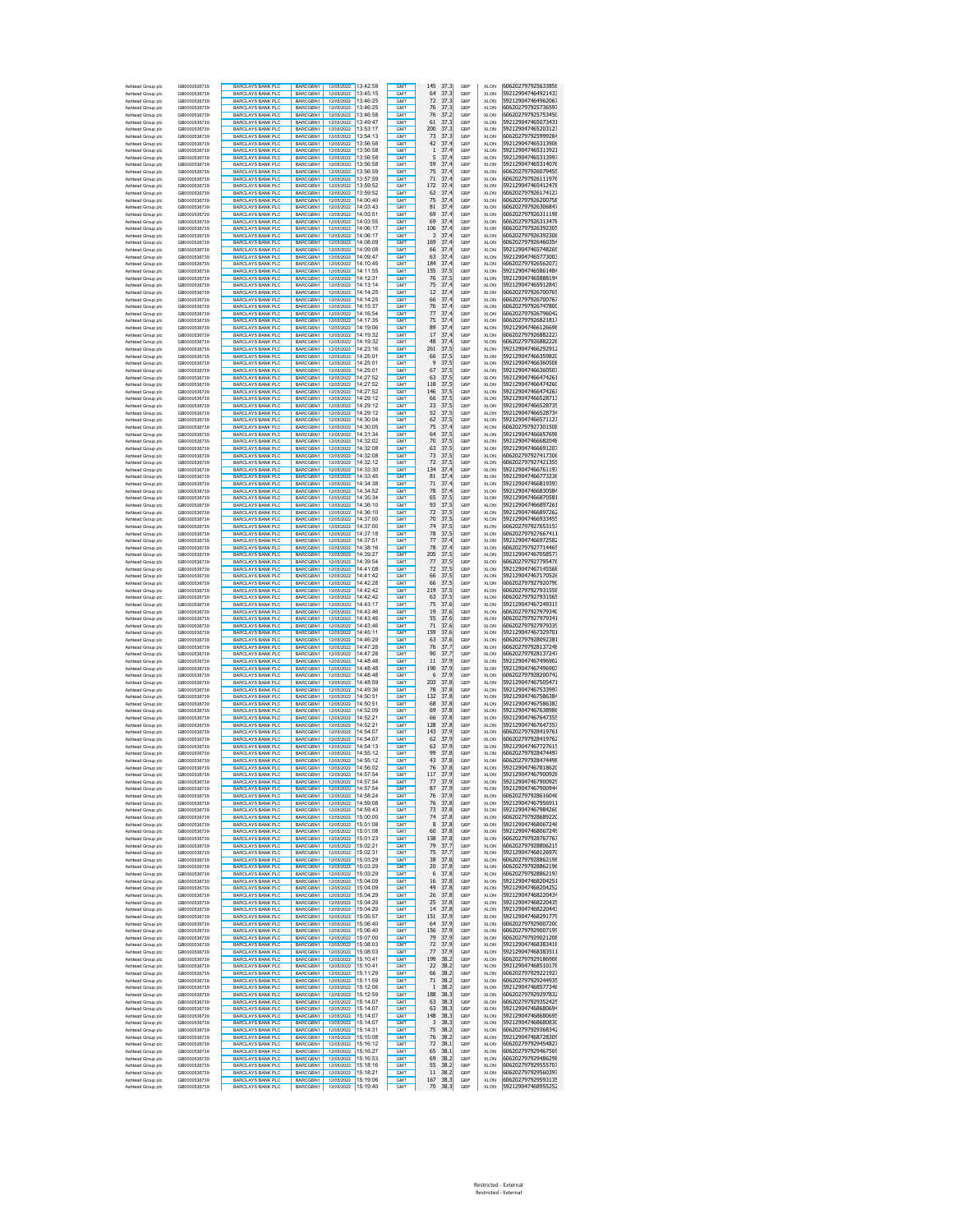| Ashtead Group plc<br>Ashtead Group plc | GB0000536739<br>GB0000536739 | <b>BARCLAYS BANK PLC</b><br><b>BARCLAYS BANK PLC</b> | BARCGBN1<br>BARCGBN1        | 12/05/2022 15:19:48<br>12/05/2022 15:20:34    | <b>GMT</b><br>GMT                  | 169<br>38.3<br>38.3<br>75    | GBP<br>GBP | <b>XLON</b><br><b>XLON</b> | 592129047468962549<br>606202797929664342 |
|----------------------------------------|------------------------------|------------------------------------------------------|-----------------------------|-----------------------------------------------|------------------------------------|------------------------------|------------|----------------------------|------------------------------------------|
| Ashtead Group plc                      | GB0000536739                 | <b>BARCLAYS BANK PLC</b>                             | BARCGBN1                    | 12/05/2022 15:21:07                           | <b>GMT</b>                         | 61<br>38.3                   | GBP        | XLON                       | 606202797929688626                       |
| Ashtead Group plc                      | GB0000536739                 | <b>BARCLAYS BANK PLC</b>                             | BARCGBN1                    | 12/05/2022 15:21:19                           | <b>GMT</b>                         | 38.3<br>17                   | GBP        | XLON                       | 606202797929698173                       |
| Ashtead Group plc<br>Ashtead Group plc | GB0000536739<br>GB0000536739 | BARCLAYS BANK PLO<br>BARCLAYS BANK PLC               | BARCGBN1<br><b>BARCGRN1</b> | 12/05/2022 15:21:19<br>12/05/2022 15:22:55    | GM <sub>1</sub><br>GMT             | 52<br>38.3<br>67<br>38.3     | GBP<br>GBP | <b>XLON</b><br><b>XLON</b> | 606202797929698211<br>606202797929769849 |
| Ashtead Group plc                      | GB0000536739                 | <b>BARCLAYS BANK PLO</b>                             | BARCGBN1                    | 12/05/2022 15:22:56                           | GM <sub>1</sub>                    | 28<br>38.3                   | GBP        | <b>XLON</b>                | 606202797929770114                       |
| Ashtead Group plc                      | GB0000536739                 | <b>BARCLAYS BANK PLC</b>                             | BARCGBN1                    | 12/05/2022 15:22:56                           | <b>GMT</b>                         | 151<br>38.3                  | GBP        | <b>XLON</b>                | 606202797929770115                       |
| Ashtead Group plc<br>Ashtead Group plc | GB0000536739<br>GB0000536739 | <b>BARCLAYS BANK PLC</b><br><b>BARCLAYS BANK PLC</b> | BARCGBN1<br>BARCGBN1        | 12/05/2022 15:23:46                           | GM <sub>1</sub><br>GM <sub>1</sub> | 18<br>38.3<br>71<br>38.3     | GBP<br>GBP | <b>XLON</b><br><b>XLON</b> | 606202797929770113<br>592129047469146960 |
| Ashtead Group plc                      | GB0000536739                 | <b>BARCLAYS BANK PLC</b>                             | BARCGBN1                    | 12/05/2022 15:24:36                           | GMT                                | 68<br>38.3                   | GBP        | <b>XLON</b>                | 606202797929849472                       |
| Ashtead Group plo                      | GB0000536739                 | <b>BARCLAYS BANK PLC</b>                             | BARCGBN1                    | 12/05/2022 15:24:37                           | GMT                                | 77<br>38.3                   | GBP        | <b>XLON</b>                | 606202797929850358                       |
| Ashtead Group plo<br>Ashtead Group plo | GB0000536739<br>GB0000536739 | <b>BARCLAYS BANK PLO</b><br><b>BARCLAYS BANK PLC</b> | BARCGBN1<br>BARCGBN1        | 12/05/2022 15:24:38<br>12/05/2022 15:26:04    | GMT<br>GMT                         | 67<br>38.3<br>21<br>38.3     | GBP<br>GBP | <b>XLON</b><br><b>XLON</b> | 606202797929851986<br>606202797929914899 |
| Ashtead Group plo                      | GB0000536739                 | <b>BARCLAYS BANK PLC</b>                             | BARCGBN1                    | 12/05/2022 15:26:04                           | <b>GMT</b>                         | 128<br>38.3                  | GBP        | <b>XLON</b>                | 606202797929914898                       |
| Ashtead Group plo                      | GB0000536739                 | <b>BARCLAYS BANK PLO</b>                             | BARCGBN1                    | 15:26:09<br>12/05/2022                        | <b>GMT</b>                         | 73<br>38.2                   | GBP        | <b>XLON</b>                | 606202797929919473                       |
| Ashtead Group plc<br>Ashtead Group plc | GB0000536739<br>GB0000536739 | <b>BARCLAYS BANK PLC</b><br><b>BARCLAYS BANK PLC</b> | BARCGBN1<br>BARCGBN1        | 12/05/2022 15:26:48<br>12/05/2022 15:27:37    | <b>GMT</b><br>GM <sub>1</sub>      | 74<br>38.2<br>74<br>38.2     | GBP<br>GBP | XLON<br>XLON               | 592129047469298044<br>606202797929986735 |
| Ashtead Group plc                      | GB0000536739                 | <b>BARCLAYS BANK PLC</b>                             | BARCGBN1                    | 12/05/2022 15:28:34                           | <b>GMT</b>                         | 66<br>38.3                   | GBP        | XLON                       | 606202797930030132                       |
| Ashtead Group plc                      | GB0000536739                 | <b>BARCLAYS BANK PLC</b>                             | BARCGBN1                    | 12/05/2022 15:29:00                           | <b>GMT</b>                         | 66<br>38.2                   | GBP        | <b>XLON</b>                | 606202797930048002                       |
| Ashtead Group plc<br>Ashtead Group plc | GB0000536739<br>GB0000536739 | <b>BARCLAYS BANK PLO</b><br><b>BARCLAYS BANK PLC</b> | BARCGBN1<br>BARCGBN1        | 12/05/2022 15:30:19<br>12/05/2022 15:30:19    | <b>GMT</b><br><b>GMT</b>           | 143<br>38.3<br>29<br>38.3    | GBP<br>GBP | XLON<br>XLON               | 592129047469469106<br>592129047469469107 |
| Ashtead Group plc                      | GB0000536739                 | <b>BARCLAYS BANK PLC</b>                             | BARCGBN1                    | 12/05/2022 15:30:38                           | <b>GMT</b>                         | 192<br>38.3                  | GBP        | XLON                       | 592129047469489619                       |
| Ashtead Group plo                      | GB0000536739                 | <b>BARCLAYS BANK PLO</b>                             | BARCGBN1                    | 12/05/2022 15:31:10                           | <b>GMT</b>                         | 38.3<br>65                   | GBP        | XLON                       | 592129047469526154                       |
| Ashtead Group plc<br>Ashtead Group plo | GB0000536739<br>GB0000536739 | <b>BARCLAYS BANK PLC</b><br><b>BARCLAYS BANK PLO</b> | BARCGBN1<br>BARCGBN1        | 12/05/2022 15:31:10<br>12/05/2022 15:33:22    | GM <sub>1</sub><br>GMT             | 9<br>38.3<br>172<br>38.3     | GBP<br>GBP | XLON<br>XLON               | 592129047469526153<br>606202797930307673 |
| Ashtead Group plc                      | GB0000536739                 | <b>BARCLAYS BANK PLC</b>                             | BARCGBN1                    | 12/05/2022 15:33:31                           | GMT                                | 38.3<br>168                  | GBP        | XLON                       | 592129047469670794                       |
| Ashtead Group plo                      | GB0000536739                 | <b>BARCLAYS BANK PLC</b>                             | BARCGBN1                    | 12/05/2022<br>15:34:34                        | GM <sub>1</sub>                    | 38.3<br>6                    | GBP        | XLON                       | 592129047469732726                       |
| Ashtead Group plc<br>Ashtead Group plc | GB0000536739<br>GB0000536739 | <b>BARCLAYS BANK PLC</b><br><b>BARCLAYS BANK PLC</b> | BARCGBN1<br>BARCGBN1        | 12/05/2022 15:34:34<br>12/05/2022 15:35:15    | GMT<br>GM <sub>1</sub>             | 38.3<br>58<br>63<br>38.3     | GBP<br>GBP | XLON<br><b>XLON</b>        | 592129047469733277<br>592129047469773686 |
| Ashtead Group plc                      | GB0000536739                 | BARCLAYS BANK PLC                                    | BARCGBN1                    | 12/05/2022 15:36:22                           | GMT                                | 219<br>38.3                  | GBP        | <b>XLON</b>                | 592129047469842735                       |
| Ashtead Group plc                      | GB0000536739                 | <b>BARCLAYS BANK PLO</b>                             | BARCGBN1                    | 12/05/2022 15:37:24                           | GM <sub>1</sub>                    | 46<br>38.3                   | GBP        | <b>XLON</b>                | 606202797930547903                       |
| Ashtead Group plc<br>Ashtead Group plc | GB0000536739<br>GB0000536739 | <b>BARCLAYS BANK PLC</b><br><b>BARCLAYS BANK PLC</b> | BARCGBN1<br>BARCGBN1        | 12/05/2022 15:37:24                           | <b>GMT</b><br>GM <sub>1</sub>      | 59<br>38.3<br>71<br>38.3     | GBP<br>GBP | <b>XLON</b><br><b>XLON</b> | 606202797930547904<br>606202797930547905 |
| Ashtead Group plc                      | GB0000536739                 | <b>BARCLAYS BANK PLC</b>                             | BARCGBN1                    | 12/05/2022 15:37:24                           | GM <sub>1</sub>                    | 46<br>38.3                   | GBP        | <b>XLON</b>                | 592129047469907176                       |
| Ashtead Group plc                      | GB0000536739                 | <b>BARCLAYS BANK PLC</b>                             | BARCGBN1                    | 12/05/2022 15:39:53                           | GMT                                | 246<br>38.4                  | GBP        | <b>XLON</b>                | 592129047470076148                       |
| Ashtead Group plc<br>Ashtead Group plo | GB0000536739<br>GB0000536739 | <b>BARCLAYS BANK PLC</b><br><b>BARCLAYS BANK PLO</b> | BARCGBN1<br>BARCGBN1        | 12/05/2022 15:39:53<br>12/05/2022 15:40:00    | GMT<br>GMT                         | 63<br>38.4<br>181<br>38.4    | GBP<br>GBP | <b>XLON</b><br><b>XLON</b> | 606202797930714064<br>592129047470083651 |
| Ashtead Group plo                      | GB0000536739                 | <b>BARCLAYS BANK PLC</b>                             | BARCGBN1                    | 12/05/2022 15:40:04                           | GMT                                | 32<br>38.4                   | GBP        | <b>XLON</b>                | 606202797930726422                       |
| Ashtead Group plo                      | GB0000536739                 | <b>BARCLAYS BANK PLC</b><br><b>BARCLAYS BANK PLO</b> | BARCGBN1<br>BARCGBN1        | 12/05/2022 15:41:34<br>15:42:56<br>12/05/2022 | <b>GMT</b><br><b>GMT</b>           | 77<br>38.3<br>62<br>38.4     | GBP<br>GBP | <b>XLON</b>                | 606202797930822674                       |
| Ashtead Group plo<br>Ashtead Group plc | GB0000536739<br>GB0000536739 | <b>BARCLAYS BANK PLC</b>                             | BARCGBN1                    | 12/05/2022 15:43:05                           | <b>GMT</b>                         | 89<br>38.4                   | GBP        | XLON<br><b>XLON</b>        | 606202797930910074<br>606202797930920842 |
| Ashtead Group plc                      | GB0000536739                 | <b>BARCLAYS BANK PLC</b>                             | BARCGBN1                    | 12/05/2022 15:43:08                           | GM <sub>1</sub>                    | 62<br>38.4                   | GBP        | <b>XLON</b>                | 606202797930925362                       |
| Ashtead Group plc<br>Ashtead Group plc | GB0000536739<br>GB0000536739 | <b>BARCLAYS BANK PLC</b><br>BARCLAYS BANK PLC        | BARCGBN1<br>BARCGBN1        | 12/05/2022 15:43:36<br>12/05/2022 15:44:25    | <b>GMT</b><br><b>GMT</b>           | 99<br>38.3<br>74<br>38.3     | GBP<br>GBP | <b>XLON</b><br><b>XLON</b> | 592129047470321316<br>606202797931010765 |
| Ashtead Group plc                      | GB0000536739                 | <b>BARCLAYS BANK PLO</b>                             | BARCGBN1                    | 12/05/2022 15:45:08                           | <b>GMT</b>                         | 66<br>38.3                   | GBP        | <b>XLON</b>                | 606202797931062521                       |
| Ashtead Group plc                      | GB0000536739                 | <b>BARCLAYS BANK PLC</b>                             | BARCGBN1                    | 12/05/2022 15:45:32                           | <b>GMT</b>                         | 106<br>38.3                  | GBP        | <b>XLON</b>                | 606202797931088186                       |
| Ashtead Group plc<br>Ashtead Group plo | GB0000536739                 | BARCLAYS BANK PLC                                    | BARCGBN1                    | 12/05/2022 15:46:22<br>12/05/2022 15:48:04    | <b>GMT</b><br><b>GMT</b>           | 38.3<br>63<br>38.3<br>45     | GBP<br>GBP | XLON<br>XLON               | 592129047470515700<br>592129047470629475 |
| Ashtead Group plc                      | GB0000536739<br>GB0000536739 | <b>BARCLAYS BANK PLC</b><br><b>BARCLAYS BANK PLC</b> | BARCGBN1<br>BARCGBN1        | 12/05/2022 15:48:04                           | GM <sub>1</sub>                    | 38.3<br>127                  | GBP        | XLON                       | 606202797931257505                       |
| Ashtead Group plo                      | GB0000536739                 | <b>BARCLAYS BANK PLO</b>                             | BARCGBN1                    | 12/05/2022 15:48:46                           | GMT                                | 166<br>38.4                  | GBP        | XLON                       | 592129047470677607                       |
| Ashtead Group plc<br>Ashtead Group plo | GB0000536739                 | <b>BARCLAYS BANK PLC</b><br><b>BARCLAYS BANK PLC</b> | BARCGBN1<br>BARCGBN1        | 12/05/2022 15:48:46<br>12/05/2022<br>15:49:57 | GMT<br>GM <sub>1</sub>             | 38.4<br>66<br>70<br>38.4     | GBP<br>GBP | XLON<br>XLON               | 606202797931304893<br>592129047470751465 |
| Ashtead Group plc                      | GB0000536739<br>GB0000536739 | <b>BARCLAYS BANK PLC</b>                             | BARCGBN1                    | 12/05/2022 15:51:15                           | GMT                                | 38.4<br>61                   | GBP        | XLON                       | 592129047470841583                       |
| Ashtead Group plc                      | GB0000536739                 | <b>BARCLAYS BANK PLC</b>                             | BARCGBN1                    | 12/05/2022 15:52:03                           | GM <sub>1</sub>                    | 172<br>38.4                  | GBP        | <b>XLON</b>                | 606202797931514989                       |
| Ashtead Group plc<br>Ashtead Group plc | GB0000536739<br>GB0000536739 | BARCLAYS BANK PLC<br><b>BARCLAYS BANK PLO</b>        | BARCGBN1<br>BARCGBN1        | 12/05/2022 15:52:03<br>12/05/2022 15:52:12    | GMT<br>GM <sub>1</sub>             | 23<br>38.4<br>140<br>38.4    | GBP<br>GBP | <b>XLON</b><br><b>XLON</b> | 606202797931514998<br>592129047470903186 |
| Ashtead Group plc                      | GB0000536739                 | BARCLAYS BANK PLC                                    | BARCGBN1                    |                                               | GMT                                | 7<br>38.4                    | GBP        | <b>XLON</b>                | 592129047470903185                       |
| Ashtead Group plc                      | GB0000536739                 | <b>BARCLAYS BANK PLC</b>                             | BARCGBN1                    | 12/05/2022 15:52:12<br>12/05/2022 15:53:09    | GM <sub>1</sub>                    | 66<br>38.4                   | GBP        | <b>XLON</b>                | 592129047470955946                       |
| Ashtead Group plc<br>Ashtead Group plc | GR0000536739<br>GB0000536739 | <b>BARCLAYS BANK PLC</b>                             | BARCGBN1                    | 12/05/2022 15:53:22                           | GM <sub>1</sub><br>GMT             | 8<br>38.4<br>38.4            | GBP<br>GBP | <b>XLON</b><br><b>XLON</b> | 592129047470968852<br>606202797931590366 |
| Ashtead Group plo                      | GB0000536739                 | <b>BARCLAYS BANK PLC</b><br><b>BARCLAYS BANK PLC</b> | BARCGBN1<br>BARCGBN1        | 12/05/2022 15:53:22<br>12/05/2022 15:55:36    | GMT                                | 70<br>67<br>38.5             | GBP        | XLON                       | 606202797931720348                       |
| Ashtead Group plo                      | GB0000536739                 | <b>BARCLAYS BANK PLO</b>                             | BARCGBN1                    | 12/05/2022 15:56:06                           | GMT                                | 85<br>38.5                   | GBP        | <b>XLON</b>                | 592129047471131528                       |
| Ashtead Group plo                      | GB0000536739                 | <b>BARCLAYS BANK PLC</b>                             | BARCGBN1<br>BARCGBN1        | 12/05/2022 15:56:06                           | GMT<br><b>GMT</b>                  | 27<br>38.5<br>38.5           | GBP        | <b>XLON</b>                | 592129047471131527                       |
| Ashtead Group plo<br>Ashtead Group plo | GB0000536739<br>GB0000536739 | <b>BARCLAYS BANK PLC</b><br><b>BARCLAYS BANK PLO</b> | BARCGBN1                    | 12/05/2022 15:57:02<br>15:57:02<br>12/05/2022 | <b>GMT</b>                         | 30<br>7<br>38.5              | GBP<br>GBP | <b>XLON</b><br><b>XLON</b> | 606202797931800736<br>606202797931800739 |
| Ashtead Group plc                      | GB0000536739                 | <b>BARCLAYS BANK PLC</b>                             | BARCGBN1                    | 12/05/2022 15:57:02                           | <b>GMT</b>                         | 28<br>38.5                   | GBP        | <b>XLON</b>                | 606202797931800738                       |
| Ashtead Group plc<br>Ashtead Group plc | GB0000536739<br>GB0000536739 | <b>BARCLAYS BANK PLC</b><br><b>BARCLAYS BANK PLC</b> | BARCGBN1<br>BARCGBN1        | 12/05/2022 15:57:26<br>12/05/2022 15:57:26    | GM <sub>1</sub><br><b>GMT</b>      | 41<br>38.5<br>108<br>38.5    | GBP<br>GBP | <b>XLON</b><br><b>XLON</b> | 592129047471207612<br>592129047471207611 |
| Ashtead Group plc                      | GB0000536739                 | <b>BARCLAYS BANK PLC</b>                             | BARCGBN1                    | 12/05/2022 15:57:26                           | <b>GMT</b>                         | 62<br>38.5                   | GBP        | <b>XLON</b>                | 606202797931824292                       |
| Ashtead Group plc                      | GB0000536739                 | <b>BARCLAYS BANK PLC</b>                             | BARCGBN1                    | 12/05/2022 15:57:26                           | <b>GMT</b>                         | 66<br>38.5                   | GBP        | <b>XLON</b>                | 606202797931824291                       |
| Ashtead Group plc<br>Ashtead Group plc | GB0000536739<br>GB0000536739 | <b>BARCLAYS BANK PLC</b><br><b>BARCLAYS BANK PLC</b> | BARCGBN1<br>BARCGBN1        | 12/05/2022 15:57:47<br>12/05/2022 15:58:58    | <b>GMT</b><br>GM <sub>1</sub>      | 76<br>38.5<br>72<br>38.5     | GBP<br>GBP | <b>XLON</b><br>XLON        | 606202797931843301<br>592129047471297742 |
| Ashtead Group plo                      | GB0000536739                 | <b>BARCLAYS BANK PLO</b>                             | BARCGBN1                    | 12/05/2022 15:59:51                           | <b>GMT</b>                         | 72<br>38.5                   | GBP        | XLON                       | 592129047471350690                       |
| Ashtead Group plc                      | GB0000536739                 | <b>BARCLAYS BANK PLC</b>                             | BARCGBN1                    | 12/05/2022 15:59:51                           | GM <sub>1</sub>                    | 113<br>38.5                  | GBP        | XLON                       | 606202797931964514                       |
| Ashtead Group plo<br>Ashtead Group plc | GB0000536739<br>GB0000536739 | <b>BARCLAYS BANK PLO</b><br><b>BARCLAYS BANK PLC</b> | BARCGBN1<br>BARCGBN1        | 12/05/2022 16:00:28<br>12/05/2022 16:00:51    | GMT<br>GMT                         | 38.5<br>75<br>74<br>38.5     | GBP<br>GBP | XLON<br>XLON               | 606202797932004639<br>606202797932024494 |
| Ashtead Group plo                      | GB0000536739                 | <b>BARCLAYS BANK PLC</b>                             | BARCGBN1                    | 12/05/2022<br>16:01:43                        | GM <sub>1</sub>                    | 59<br>38.5                   | GBP        | XLON                       | 592129047471464206                       |
| Ashtead Group plc                      | GB0000536739                 | <b>BARCLAYS BANK PLC</b>                             | BARCGBN1                    | 12/05/2022 16:01:43                           | GMT                                | 20<br>38.5                   | GBP        | XLON                       | 592129047471464207                       |
| Ashtead Group plc<br>Ashtead Group plc | GB0000536739<br>GB0000536739 | <b>BARCLAYS BANK PLC</b><br><b>BARCLAYS BANK PLC</b> | BARCGBN1<br>BARCGBN1        | 12/05/2022 16:02:45<br>12/05/2022 16:03:37    | GM <sub>1</sub><br>GMT             | 38.5<br>64<br>38.5<br>65     | GBP<br>GBP | <b>XLON</b><br><b>XLON</b> | 592129047471525958<br>592129047471580279 |
| Ashtead Group plc                      | GB0000536739                 | <b>BARCLAYS BANK PLO</b>                             | BARCGBN1                    | 12/05/2022 16:04:50                           | GM <sub>1</sub>                    | 213<br>38.5                  | GBP        | <b>XLON</b>                | 592129047471661429                       |
| Ashtead Group plc<br>Ashtead Group plc | GB0000536739<br>GB0000536739 | <b>BARCLAYS BANK PLC</b><br><b>BARCLAYS BANK PLC</b> | BARCGBN1<br><b>BARCGRN1</b> | 12/05/2022 16:04:50<br>12/05/2022 16:06:01    | GMT<br>GM <sub>1</sub>             | 38.5<br>12<br>70<br>38.6     | GBP<br>GBP | <b>XLON</b><br><b>XLON</b> | 606202797932269174<br>606202797932345206 |
| Ashtead Group plc                      | GB0000536739                 | <b>BARCLAYS BANK PLC</b>                             | <b>BARCGRN1</b>             | 12/05/2022 16:06:01                           | <b>GMT</b>                         | 40<br>38.6                   | GBP        | <b>XLON</b>                | 606202797932345208                       |
| Ashtead Group plc                      | GB0000536739                 | <b>BARCLAYS BANK PLC</b>                             | BARCGBN1                    | 12/05/2022 16:06:01                           | GMT                                | 75<br>38.6                   | GBP        | <b>XLON</b>                | 592129047471739543                       |
| Ashtead Group plo<br>Ashtead Group plo | GB0000536739<br>GB0000536739 | <b>BARCLAYS BANK PLC</b><br><b>BARCLAYS BANK PLC</b> | BARCGBN1<br>BARCGBN1        | 12/05/2022 16:06:32<br>12/05/2022 16:06:43    | GMT<br>GMT                         | 70<br>38.6<br>148<br>38.6    | GBP<br>GBP | XLON<br>XLON               | 592129047471778040<br>592129047471791356 |
| Ashtead Group plo                      | GB0000536739                 | <b>BARCLAYS BANK PLC</b>                             | BARCGBN1                    | 12/05/2022 16:06:43                           | GMT                                | 3<br>38.6                    | GBP        | XLON                       | 592129047471791359                       |
| Ashtead Group plo                      | GB0000536739                 | <b>BARCLAYS BANK PLC</b>                             | BARCGBN1                    | 16:08:15<br>12/05/2022                        | <b>GMT</b>                         | 67<br>38.6                   | GBP        | XLON                       | 606202797932500477                       |
| Ashtead Group plo<br>Ashtead Group plc | GB0000536739<br>GB0000536739 | <b>BARCLAYS BANK PLO</b><br><b>BARCLAYS BANK PLC</b> | BARCGBN1<br>BARCGBN1        | 12/05/2022<br>16:09:35<br>12/05/2022 16:10:29 | <b>GMT</b><br><b>GMT</b>           | 185<br>38.6<br>62<br>38.7    | GBP<br>GBP | XLON<br>XLON               | 606202797932589844<br>606202797932653575 |
| Ashtead Group plc                      | GB0000536739                 | <b>BARCLAYS BANK PLC</b>                             | BARCGBN1                    | 12/05/2022 16:10:36                           | GM <sub>1</sub>                    | 62<br>38.6                   | GBP        | <b>XLON</b>                | 592129047472061908                       |
| Ashtead Group plc<br>Ashtead Group plc | GB0000536739                 | <b>BARCLAYS BANK PLC</b><br>BARCLAYS BANK PLC        | BARCGBN1<br>BARCGBN1        | 12/05/2022 16:10:36<br>12/05/2022 16:11:35    | <b>GMT</b><br><b>GMT</b>           | 177<br>38.6<br>68<br>38.7    | GBP<br>GBP | XLON<br><b>XLON</b>        | 606202797932661207<br>592129047472128840 |
| Ashtead Group plc                      | GB0000536739<br>GB0000536739 | <b>BARCLAYS BANK PLO</b>                             | BARCGBN1                    | 12/05/2022 16:11:42                           | <b>GMT</b>                         | 89<br>38.7                   | GBP        | <b>XLON</b>                | 606202797932734518                       |
| Ashtead Group plc                      | GB0000536739                 | <b>BARCLAYS BANK PLC</b>                             | BARCGBN1                    | 12/05/2022 16:13:12                           | <b>GMT</b>                         | 27<br>38.7                   | GBP        | <b>XLON</b>                | 592129047472245983                       |
| Ashtead Group plc<br>Ashtead Group plc | GB0000536739<br>GB0000536739 | BARCLAYS BANK PLC<br><b>BARCLAYS BANK PLC</b>        | BARCGBN1<br>BARCGBN1        | 12/05/2022<br>16:13:12<br>12/05/2022 16:13:12 | GM1<br>GM <sub>1</sub>             | 13<br>38.,<br>23<br>38.7     | GBF<br>GBP | XLON<br><b>XLON</b>        | 9212904/4/2245984<br>592129047472245985  |
| Ashtead Group plc                      | GB0000536739                 | <b>BARCLAYS BANK PLC</b>                             | BARCGBN1                    | 12/05/2022 16:13:12                           | <b>GMT</b>                         | 64<br>38.7                   | GBP        | <b>XLON</b>                | 606202797932841798                       |
| Ashtead Group plc                      | GB0000536739                 | <b>BARCLAYS BANK PLC</b>                             | BARCGBN1                    | 12/05/2022 16:15:05                           | <b>GMT</b><br><b>GMT</b>           | 8<br>38.7                    | GBP        | XLON                       | 592129047472384850                       |
| Ashtead Group plc<br>Ashtead Group plc | GB0000536739<br>GB0000536739 | <b>BARCLAYS BANK PLC</b><br><b>BARCLAYS BANK PLC</b> | BARCGBN1<br>BARCGBN1        | 12/05/2022 16:15:05<br>12/05/2022<br>16:15:05 | <b>GMT</b>                         | 38.7<br>61<br>38.7<br>76     | GBP<br>GBP | XLON<br>XLON               | 592129047472384848<br>592129047472384849 |
| Ashtead Group plc                      | GB0000536739                 | <b>BARCLAYS BANK PLC</b>                             | BARCGBN1                    | 12/05/2022 16:15:05                           | GMT                                | 38.7<br>75                   | GBP        | XLON                       | 592129047472384847                       |
| Ashtead Group plc<br>Ashtead Group plc | GR0000536739<br>GB0000536739 | <b>BARCLAYS BANK PLC</b><br>BARCLAYS BANK PLC        | BARCGBN1<br>BARCGBN1        | 12/05/2022 16:15:05<br>12/05/2022 16:15:05    | GM <sub>1</sub><br><b>GMT</b>      | 38.7<br>71<br>70<br>38.7     | GBP<br>GBP | <b>XLON</b><br><b>XLON</b> | 592129047472384852<br>606202797932978135 |
| Ashtead Group plc                      | GB0000536739                 | <b>BARCLAYS BANK PLO</b>                             | BARCGBN1                    | 12/05/2022 16:16:42                           | <b>GMT</b>                         | 38.6<br>7                    | GBP        | <b>XLON</b>                | 592129047472500550                       |
| Ashtead Group plc                      | GB0000536739                 | BARCLAYS BANK PLC<br><b>BARCLAYS BANK PLC</b>        | BARCGBN1                    | 12/05/2022 16:16:42                           | <b>GMT</b>                         | 38.6<br>56                   | GBP        | <b>XLON</b>                | 592129047472500548<br>592129047472500549 |
| Ashtead Group plc<br>Ashtead Group plc | GB0000536739<br>GB0000536739 | <b>BARCLAYS BANK PLC</b>                             | BARCGBN1<br>BARCGBN1        | 12/05/2022 16:16:47                           | <b>GMT</b><br><b>GMT</b>           | 38.6<br>10<br>38.6<br>71     | GBP<br>GBP | <b>XLON</b><br><b>XLON</b> | 606202797933096284                       |
| Ashtead Group plc                      | GB0000536739                 | <b>BARCLAYS BANK PLC</b>                             | BARCGBN1                    | 12/05/2022 16:16:47                           | GMT                                | 77<br>38.6                   | GBP        | XLON                       | 606202797933096282                       |
| Ashtead Group plc                      | GB0000536739                 | <b>BARCLAYS BANK PLC</b>                             | BARCGBN1                    | 12/05/2022 16:17:37                           | GMT                                | 68<br>38.6                   | GBP        | XLON                       | 592129047472562529                       |
| Ashtead Group plc<br>Ashtead Group plc | GB0000536739<br>GB0000536739 | <b>BARCLAYS BANK PLC</b><br><b>BARCLAYS BANK PLC</b> | BARCGBN1<br>BARCGBN1        | 12/05/2022 16:17:37<br>12/05/2022 16:19:40    | GMT<br><b>GMT</b>                  | 72<br>38.6<br>64<br>38.7     | GBP<br>GBP | XLON<br>XLON               | 606202797933152499<br>606202797933292473 |
| Ashtead Group plc                      | GB0000536739                 | <b>BARCLAYS BANK PLC</b>                             | BARCGBN1                    | 12/05/2022<br>16:19:41                        | <b>GMT</b>                         | 196<br>38.7                  | GBP        | <b>XLON</b>                | 606202797933293372                       |
| Ashtead Group plc<br>Ashtead Group plc | GB0000536739<br>GB0000536739 | BARCLAYS BANK PLO<br>BARCLAYS BANK PLC               | RARCGBN1<br>BARCGBN1        | 16:19:59<br>12/05/2022<br>12/05/2022 16:19:59 | GMT<br><b>GMT</b>                  | 21<br>38.6<br>38.6<br>8      | GBP<br>GBP | <b>XLON</b><br><b>XLON</b> | 606202797933315398<br>606202797933315399 |
| Ashtead Group plc                      | GB0000536739                 | BARCLAYS BANK PLC                                    | BARCGBN1                    | 12/05/2022 16:19:59                           | <b>GMT</b>                         | 80<br>38.6                   | GBP        | <b>XLON</b>                | 606202797933315407                       |
| Ashtead Group plc                      | GB0000536739                 | BARCLAYS BANK PLC                                    | BARCGBN1                    | 12/05/2022 16:20:46                           | <b>GMT</b>                         | 43<br>38.6                   | GBP        | <b>XLON</b>                | 606202797933383700                       |
| Ashtead Group plc<br>Ashtead Group plc | GB0000536739<br>GB0000536739 | <b>BARCLAYS BANK PLC</b><br><b>BARCLAYS BANK PLO</b> | BARCGBN1<br>BARCGBN1        | 12/05/2022 16:21:04<br>12/05/2022 16:21:04    | <b>GMT</b><br><b>GMT</b>           | 63<br>38.6<br>$10\,$<br>38.6 | GBP<br>GBP | <b>XLON</b><br><b>XLON</b> | 592129047472824377<br>606202797933409802 |
| Ashtead Group plc                      | GB0000536739                 | <b>BARCLAYS BANK PLC</b>                             | BARCGBN1                    | 12/05/2022 16:21:04                           | <b>GMT</b>                         | 35<br>38.6                   | GBP        | <b>XLON</b>                | 606202797933409800                       |
| Ashtead Group plc                      | GB0000536739                 | <b>BARCLAYS BANK PLC</b>                             | BARCGBN1                    | 12/05/2022 16:21:04                           | GMT                                | 54<br>38.6                   | GBP        | <b>XLON</b>                | 606202797933409801                       |
| Ashtead Group plc<br>Ashtead Group plc | GB0000536739<br>GB0000536739 | <b>BARCLAYS BANK PLC</b><br>BARCLAYS BANK PLC        | BARCGBN1<br>BARCGBN1        | 12/05/2022 16:21:15<br>12/05/2022 16:21:57    | <b>GMT</b><br>GMT                  | 74<br>38.6<br>72<br>38.6     | GBP<br>GBP | <b>XLON</b><br><b>XLON</b> | 592129047472840209<br>592129047472896552 |
| Ashtead Group plc                      | GB0000536739                 | <b>BARCLAYS BANK PLC</b>                             | BARCGBN1                    | 12/05/2022 16:21:57                           | <b>GMT</b>                         | 73<br>38.6                   | GBP        | <b>XLON</b>                | 592129047472896568                       |
| Ashtead Group plc                      | GB0000536739                 | <b>BARCLAYS BANK PLC</b>                             | BARCGBN1                    | 12/05/2022 16:23:15                           | GMT<br><b>GMT</b>                  | 38.5<br>156                  | GBP        | <b>XLON</b>                | 606202797933583948                       |
| Ashtead Group plc<br>Ashtead Group plc | GB0000536739<br>GB0000536739 | <b>BARCLAYS BANK PLC</b><br><b>BARCLAYS BANK PLC</b> | BARCGBN1<br>BARCGBN1        | 12/05/2022<br>16:23:15<br>12/05/2022 16:23:15 | GMT                                | 70<br>38.5<br>41<br>38.5     | GBP<br>GBP | XLON<br><b>XLON</b>        | 606202797933583947<br>606202797933583957 |
| Ashtead Group plc                      | GB0000536739                 | <b>BARCLAYS BANK PLC</b>                             | BARCGBN1                    | 12/05/2022 16:24:39                           | GM <sub>1</sub>                    | 38.5<br>46                   | GBP        | <b>XLON</b>                | 606202797933691884                       |
| Ashtead Group plc<br>Ashtead Group plc | GB0000536739<br>GB0000536739 | <b>BARCLAYS BANK PLC</b><br><b>BARCLAYS BANK PLO</b> | BARCGBN1<br>BARCGBN1        | 12/05/2022 16:24:39<br>12/05/2022 16:24:39    | <b>GMT</b><br>GMT                  | 10<br>38.5<br>89<br>38.5     | GBP<br>GBP | <b>XLON</b><br><b>XLON</b> | 606202797933691882<br>606202797933691883 |
| Ashtead Group plc                      | GB0000536739                 | <b>BARCLAYS BANK PLC</b>                             | BARCGBN1                    | 12/05/2022 16:24:42                           | GMT                                | 38.5<br>31                   | GBP        | <b>XLON</b>                | 592129047473113777                       |
| Ashtead Group plc                      | GB0000536739                 | <b>BARCLAYS BANK PLC</b>                             | BARCGBN1                    | 12/05/2022 16:24:42                           | <b>GMT</b>                         | 37<br>38.5                   | GBP        | <b>XLON</b>                | 592129047473113778                       |
| Ashtead Group plc<br>Ashtead Group plc | GB0000536739<br>GB0000536739 | <b>BARCLAYS BANK PLC</b><br><b>BARCLAYS BANK PLC</b> | BARCGBN1<br>BARCGBN1        | 12/05/2022 16:24:42<br>12/05/2022 16:24:42    | <b>GMT</b><br>GMT                  | 25<br>38.5<br>76<br>38.5     | GBP<br>GBP | <b>XLON</b><br><b>XLON</b> | 606202797933695135<br>606202797933695134 |
| Ashtead Group plc                      | GB0000536739                 | <b>BARCLAYS BANK PLC</b>                             | BARCGBN1                    | 12/05/2022 16:26:02                           | GMT                                | 63<br>38.5                   | GBP        | <b>XLON</b>                | 606202797933782397                       |
| Ashtead Group plc                      | GB0000536739                 | <b>BARCLAYS BANK PLC</b>                             | BARCGBN1                    | 12/05/2022 16:26:22                           | GMT<br><b>GMT</b>                  | 171<br>38.5                  | GBP        | <b>XLON</b>                | 592129047473219968                       |
| Ashtead Group plc<br>Ashtead Group plc | GB0000536739<br>GB0000536739 | <b>BARCLAYS BANK PLC</b><br><b>BARCLAYS BANK PLC</b> | BARCGBN1<br>BARCGBN1        | 12/05/2022 16:26:22<br>12/05/2022 16:26:22    | <b>GMT</b>                         | 58<br>38.5<br>13<br>38.5     | GBP<br>GBP | <b>XLON</b><br><b>XLON</b> | 606202797933799778<br>606202797933799782 |
| Ashtead Group plc                      | GB0000536739                 | <b>BARCLAYS BANK PLO</b>                             | BARCGBN1                    | 16:26:22<br>12/05/2022                        | <b>GMT</b>                         | 63<br>38.5                   | GBP        | <b>XLON</b>                | 606202797933799784                       |
| Ashtead Group plo                      | GB0000536739                 | <b>BARCLAYS BANK PLC</b>                             | BARCGBN1                    | 12/05/2022 16:26:37                           | <b>GMT</b>                         | 41<br>38.5                   | GBP        | <b>XLON</b>                | 592129047473232420                       |